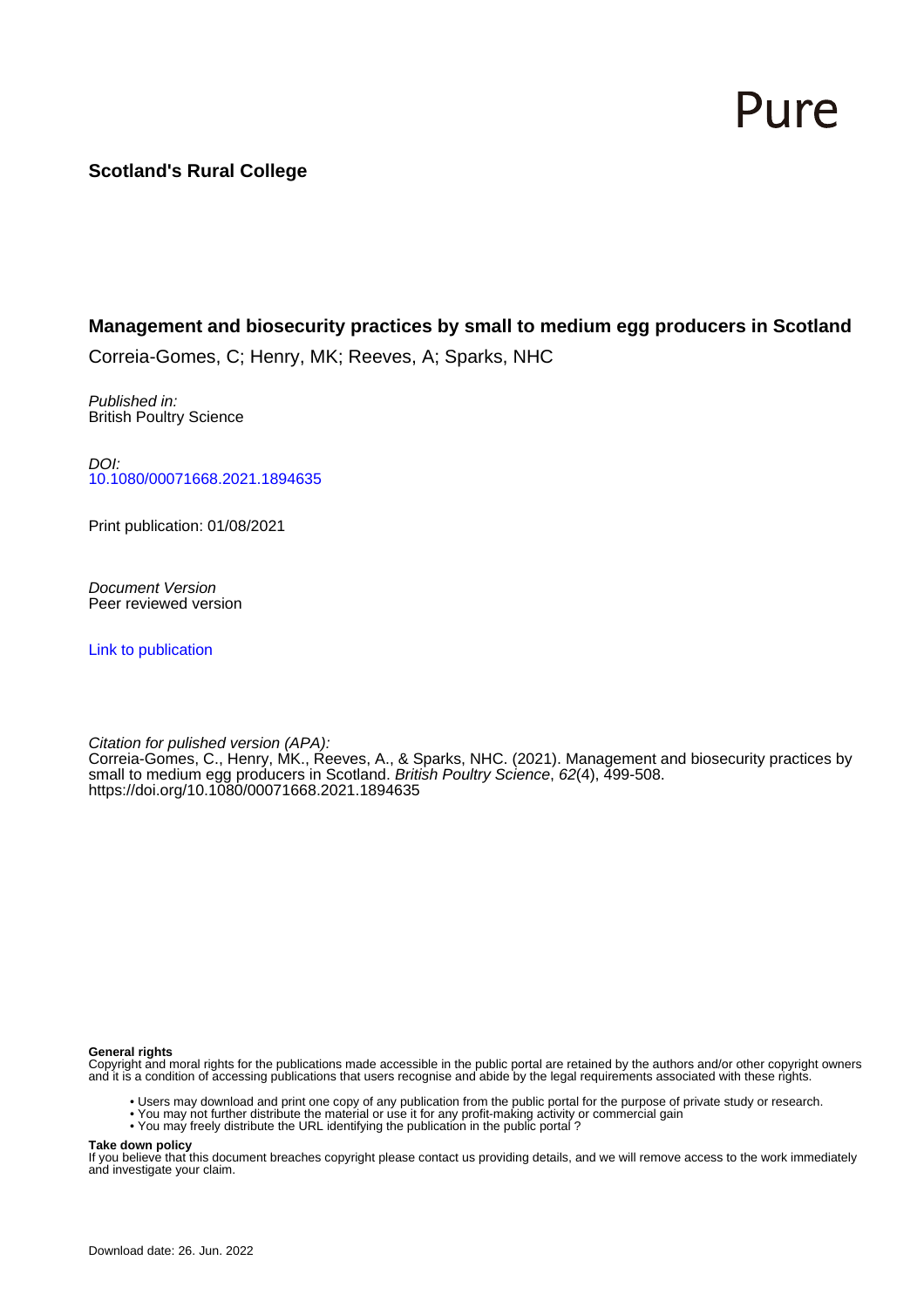

# **British Poultry Science**



**ISSN: (Print) (Online) Journal homepage:<https://www.tandfonline.com/loi/cbps20>**

# **Management and biosecurity practices by small to medium egg producers in Scotland**

**Carla Correia-Gomes , Madeleine K. Henry , Aaron Reeves & Nick Sparks**

**To cite this article:** Carla Correia-Gomes , Madeleine K. Henry , Aaron Reeves & Nick Sparks (2021): Management and biosecurity practices by small to medium egg producers in Scotland, British Poultry Science, DOI: [10.1080/00071668.2021.1894635](https://www.tandfonline.com/action/showCitFormats?doi=10.1080/00071668.2021.1894635)

**To link to this article:** <https://doi.org/10.1080/00071668.2021.1894635>



[View supplementary material](https://www.tandfonline.com/doi/suppl/10.1080/00071668.2021.1894635)  $\mathbb{Z}$ 



Accepted author version posted online: 22 Feb 2021.

| <b>Service Service</b><br>I |
|-----------------------------|
|                             |

[Submit your article to this journal](https://www.tandfonline.com/action/authorSubmission?journalCode=cbps20&show=instructions)  $\mathbb{Z}$ 

**III** Article views: 1



 $\overline{Q}$  [View related articles](https://www.tandfonline.com/doi/mlt/10.1080/00071668.2021.1894635)  $\overline{C}$ 

[View Crossmark data](http://crossmark.crossref.org/dialog/?doi=10.1080/00071668.2021.1894635&domain=pdf&date_stamp=2021-02-22) $\mathbb{Z}$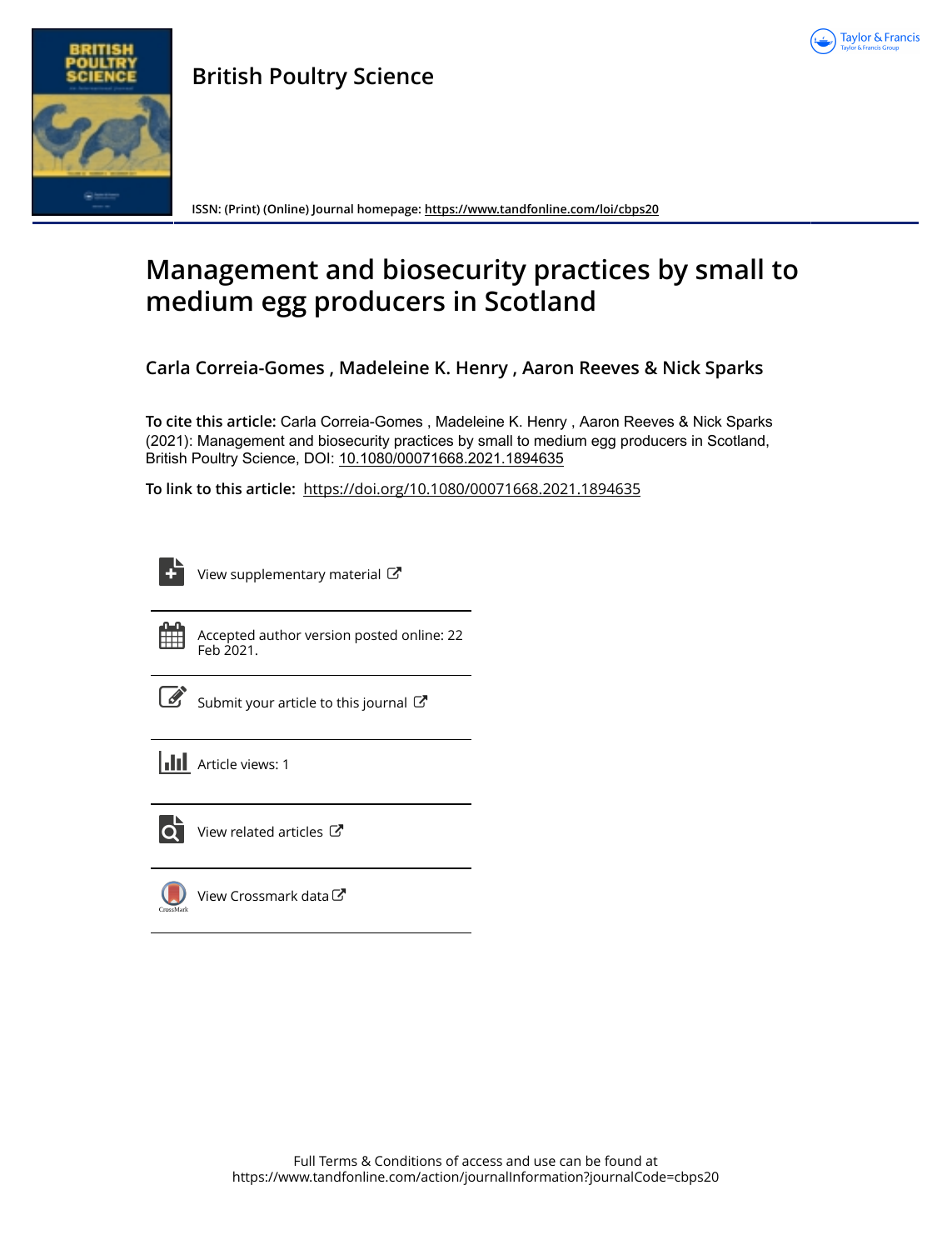# **Publisher:** Taylor & Francis & British Poultry Science Ltd

# **Journal:** *British Poultry Science*

**DOI:** 10.1080/00071668.2021.1894635

**Management and biosecurity practices by small to medium egg producers in Scotland** 

Carla Correia-Gomes<sup>1</sup>, Madeleine K. Henry<sup>1</sup>, Aaron Reeves<sup>1</sup>, Nick Sparks<sup>2</sup>

<sup>1</sup>Epidemiology Research Unit, Department of Veterinary and Animal Science, Northern Faculty, Scotland's Rural College (SRUC), An Lòchran, 10 Inverness Campus, Inverness, IV2 5NA, Scotland

2 Dean's Office, South and West Faculty, Scotland's Rural College (SRUC), Barony Campus, Parkgate Dumfries DG1 3NE, Scotland

Corresponding author: Carla Correia-Gomes, Animal Health Ireland, 2-5 The Archways, Carrick on Shannon, Co. Leitrim N41 WN27, Ireland, cgomes@animalhealthireland.ie

# **ABSTRACT**

- 1. Information about procedures and biosecurity practices used by small and medium egg producers (SMEPs) is scarce. Anecdotal evidence suggests that biosecurity in such enterprises may be poor, as personnel and equipment move freely between sites and this may be compounded by personnel working on commercial units who keep their own poultry. Carla Correia-Gomes<sup>1</sup>, Madeleine K. Henry<sup>1</sup>, Aaron Reeves<sup>1</sup>, Nick Sparks<sup>2</sup><br>
<sup>1</sup>Epidemiology Research Unit, Department of Veterinary and Animal Seience,<br>
Northern Faculty, Seotland's Rural College (SRUC), An Lòchtan, 10
	- 2. To fill this gap in knowledge, a questionnaire was designed and implemented targeting SMEPs in Scotland. Small enterprises were defined as egg producers that have  $\geq 50$  laying hens but <350 laying hens; while medium enterprises were defined as egg producers that have  $\geq$ 350 laying hens but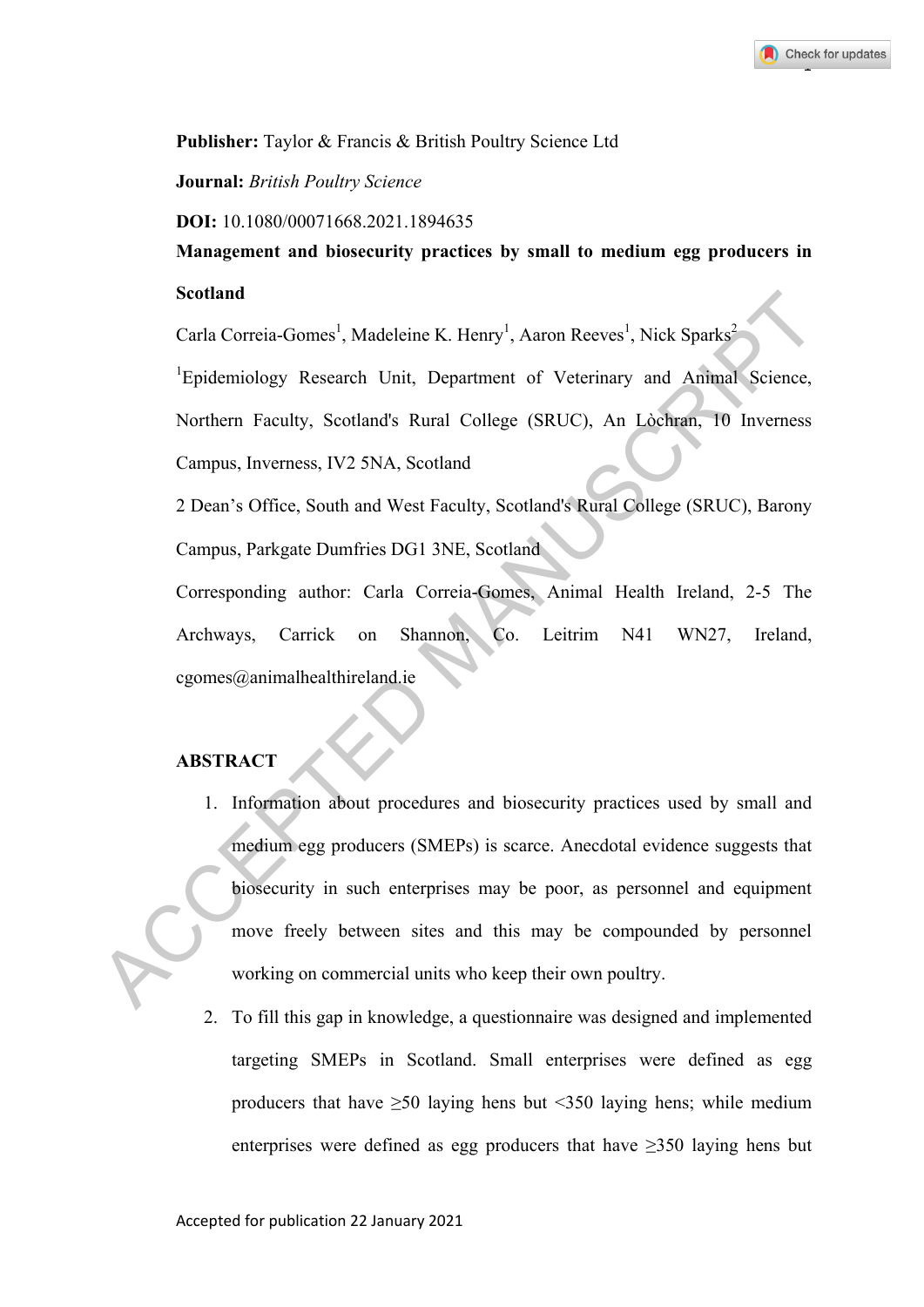$\leq$ 32000 laying hens. The questionnaire consisted of a total of 56 questions divided into multiple sections, covering the characteristics of the primary keeper, location of the enterprise and size of the flocks, husbandry, marketing of products and health/biosecurity.

- 3. The questionnaire was posted to 375 holdings at the beginning of March 2017 and the survey remained open until the end of May 2017. In total 90 questionnaires were received by the cut-off date of which 76 questionnaires were from SMEPs. Forty were small enterprises and 36 were medium enterprises. For three questionnaires, it was not possible to identify the enterprise type. 3. The questionnaire was posted to 3/3 holdings at the beginning of March 2017 and the survey remained open until the end of May 2017. In total 90 questionnaires were received by the cut-off date of which 76 questionnaires
	- 4. Differences were observed between SMEPs in terms of reported biosecurity and management practices, with medium enterprises reporting the adoption of more biosecurity measures than small enterprises. Furthermore, SMEPs behave differently from backyard poultry keepers and large commercial companies in terms of disease risk.
	- 5. In conclusion, it is important to ensure that SMEPs are considered in contingency plans and disease control programmes and that engagement with them is promoted so that the uptake of relevant information, such as awareness of disease control programmes, is optimised.

**Keywords**: egg producers, small to medium enterprises, biosecurity measures, poultry health

#### **INTRODUCTION**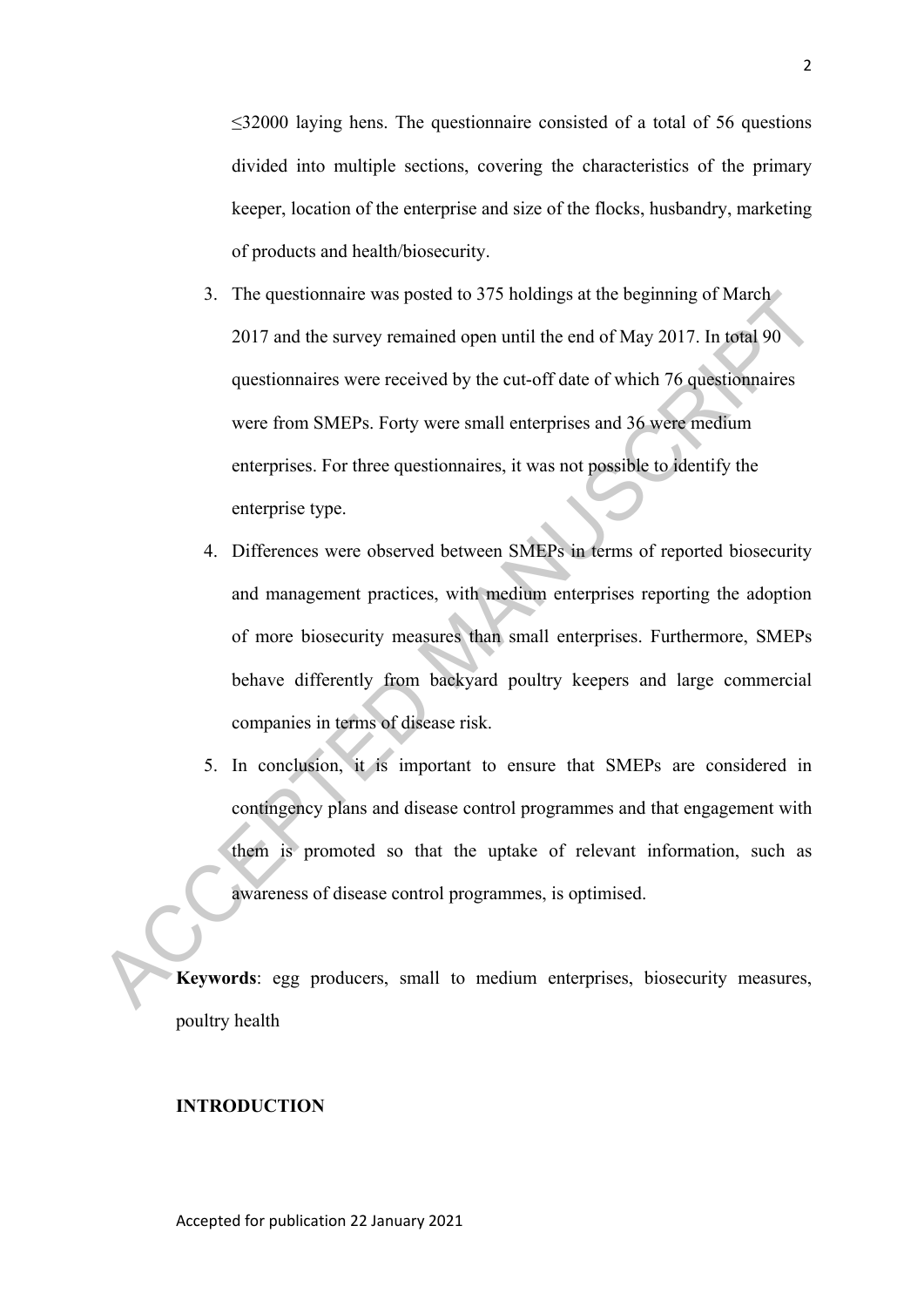Disease recognises no borders and avian influenza (AI) and other exotic diseases have quickly spread throughout the world, becoming endemic in some countries. In order to develop epidemiological models of poultry disease spread and contingency plans, it is important to understand the biosecurity and movement practices of all aspects of poultry production.

The commercial poultry production sector in the United Kingdom (UK) is broadly separated into those companies producing eggs or meat. The commercial egg sector in the UK uses free-range systems for just over half of its production while the remaining eggs come predominantly from caged birds and a relatively small number of barn-type systems, in which birds are free to move around inside a poultry house but cannot access the outdoors (Anonymous 2019). From 2011 to 2013, 37,086 poultry premises (including both meat and egg-producing premises) were registered with local authorities in Great Britain (GB). Of these, 3078 premises were located in Scotland, with an average total of 24 million birds, based on census data (*i.e*., average for specific points in each year), 10% of the total number of birds reported in GB). In 2012, the UK layer sector had around 6050 holdings and 43 million birds. In Great Britain most of the birds and holdings are located in England, while Scotland has around 393 (7%) layer holdings and 5,174,267 (14%) layer birds (Irvine 2015). In Scotland there were 6.8 million birds for egg production registered in the June 2018 Agricultural Census (Scottish Government 2018). The total output of egg production in Scotland was estimated to be £88.8 million in 2017 (the fifth largest livestock production output) and the majority of the holdings have fewer than 50 birds. Holdings with more than 50 birds are mostly located in the South East and South West regions of the country (Anonymous 2018). aspects of poultry production.<br>The commercial poultry production sector in the United Kingdom (UK) is broadly<br>separated into those companies producing eggs or meat. The commercial egg sector<br>in the UK uses free-range syst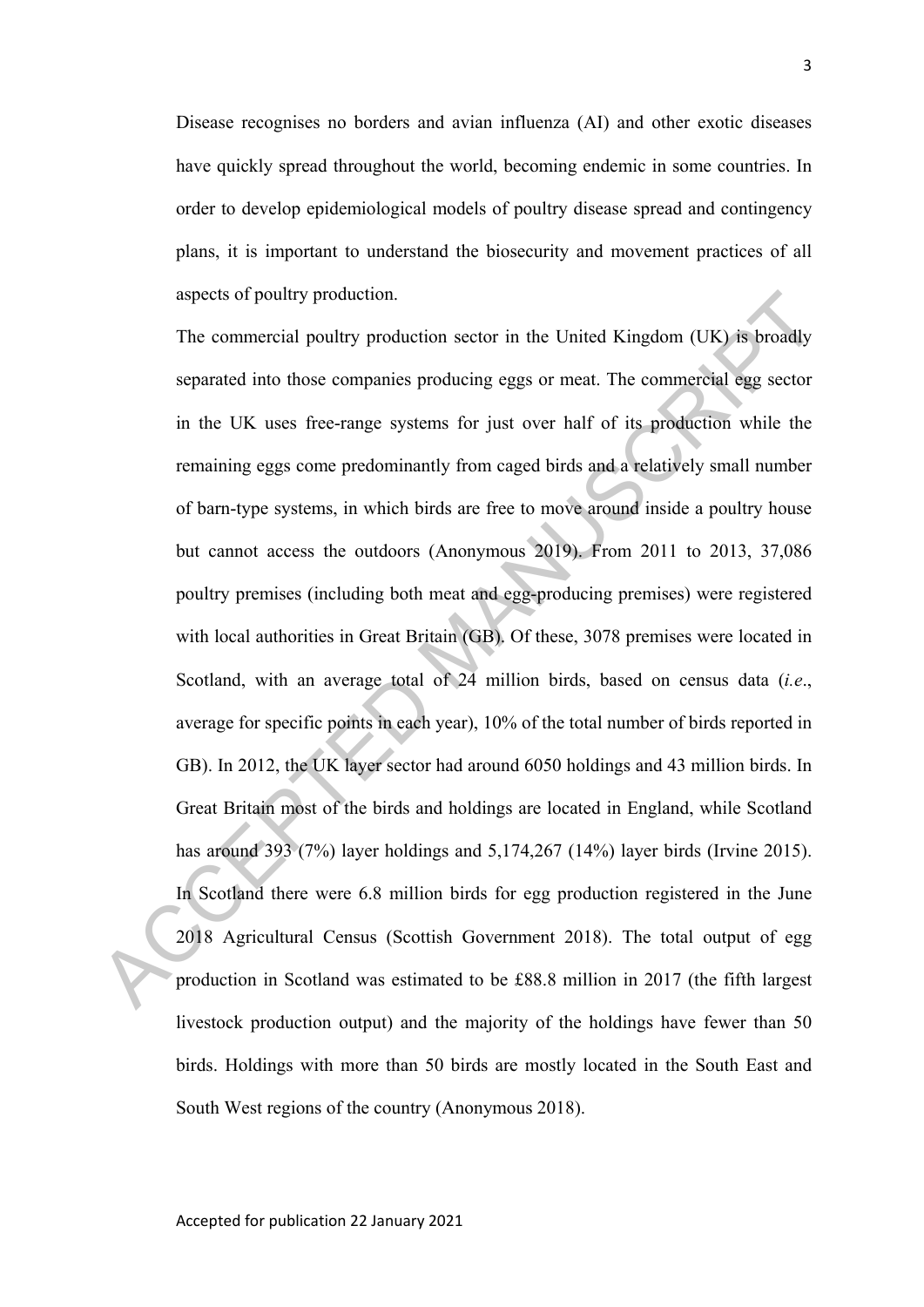Commercial poultry enterprises of any significant size will typically use, as a minimum, biosecurity principles dictated by assurance schemes such as the Red Tractor scheme (Red Tractor 2019a; 2019b) and some information is available from the backyard poultry sector (Karabozhilova *et al.,* 2012; Correia-Gomes and Sparks 2020). Not much is known, however, about small to medium egg producers (SMEPs) in the UK. Anecdotal evidence suggests that biosecurity operated by SMEPs may be poor, as personnel and equipment move freely between sites, and this may be compounded by personnel working on commercial units who keep their own poultry. It is important to understand the potential links between the SMEP sector and large commercial enterprises. The current survey sought to address this gap by administering a questionnaire to understand more about the biosecurity practices employed by SMEPs and their knowledge of biosecurity and disease control. 2020). Not much is known, however, about small to medium egg producers (SMEPs)<br>in the UK. Anecdotal evidence suggests that biosecurity operated by SMEPs may be<br>poor, as personnel and equipment move freely between sites, an

The aims of this study were to gain insights about management and biosecurity practices of SMEPs in Scotland, to determine how these related to large commercial egg producers and to identify possible risks that SMEPs might pose to the larger poultry companies.

# **MATERIALS AND METHODS**

## *Target population and sample size calculations*

In the UK it is compulsory to register poultry flocks of 50 or more birds. Poultry included chickens, turkeys, ducks, geese, guinea fowl, quail, partridges, pheasants and pigeons. This requirement applies to birds being kept or bred for the consumption of meat and eggs, whether for personal or commercial use; any other commercial purposes; and restocking game birds. The requirement applies to birds being kept for any part of the year or all year-round (DEFRA 2018). Poultry keepers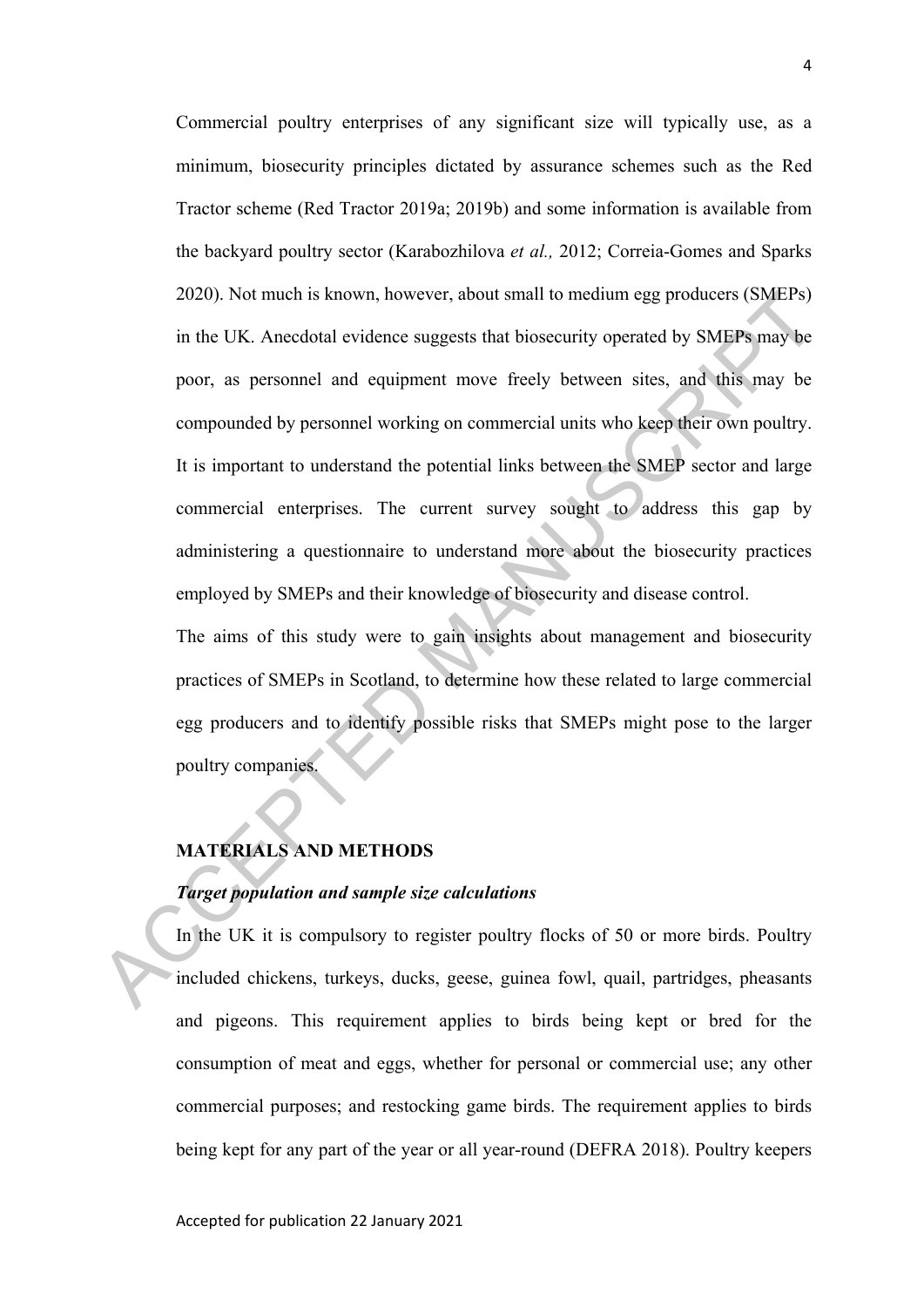are registered in a national poultry register, which is kept by the Animal and Plant Health Agency (APHA), and which was used as a primary source of information for this study. This register includes the number and type of birds being kept as well as their purpose, production use, husbandry and management type. Furthermore, in Scotland, holdings with  $\geq$ 350 laying hens need to be registered as laying egg establishments with Scottish Government's Rural Payments and Inspections Directorate (RPID) (Anonymous 2003) and have to fulfil some regulations related, to the Salmonella National Control Programme.

The target population for this study was Scottish poultry keepers, recorded in the APHA poultry register as of  $9<sup>th</sup>$  October 2016, who had at least 50 and up to 32,000 chickens used for production of eggs. For the purpose of this study, all Scottish poultry keepers that identified themselves as producing table eggs were selected from the register list. A descriptive analysis of the number of egg-laying chickens on these premises in Scotland was done and the 90th percentile (32,000 egg laying chickens) was used as the cut-off from medium to large companies. After removing duplicates, the target population had 386 holdings. Based on the characteristics of the two key registration requirements and the analysis described above, small and medium egg enterprises were defined as follows: Scotland, holdings with  $\geq$ 350 laying hens need to be registered as laying egg<br>establishments with Scottish Government's Rural Payments and Jaspections<br>Directorate (RPID) (Anonymous 2003) and have to fulfil some regulat

- Small:  $\geq$  50 laying hens but < 350 laying hens
- Medium:  $\geq$ 350 laying hens but  $\leq$  32,000 laying hens.

Relatively little is known about the sample population. In order to calculate sample size, it was assumed that 50% of respondents would answer in the case of yes/no questions. Based on a desired confidence level of 95% and an error of  $\pm$  5%, the sample size was calculated to be 384. It was then adjusted for the population size and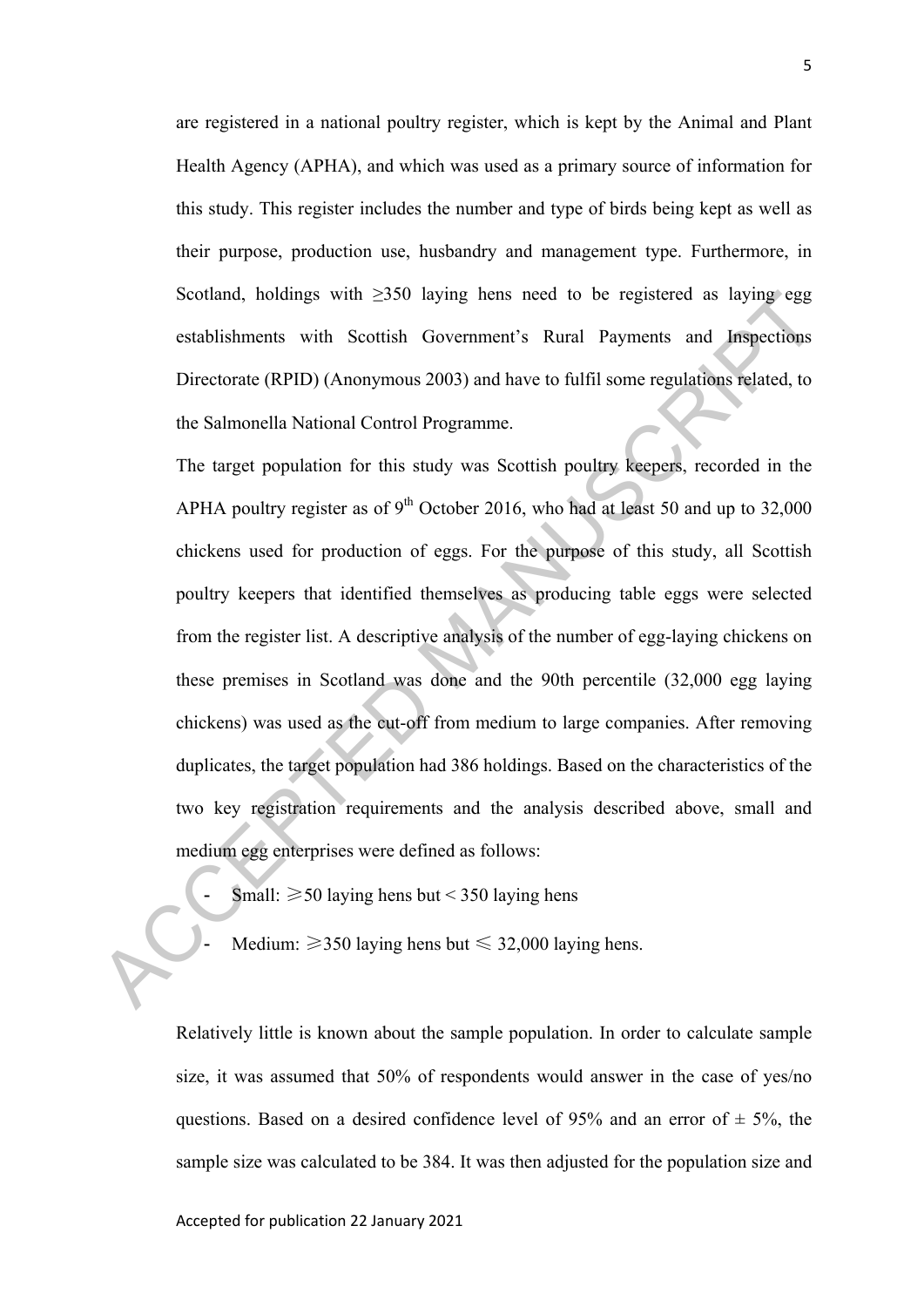a non-response rate of 60%. The final estimated sample size was of 308 holdings, to give a desired number of respondents of 124. As the sample size was very close to the overall population (386 holdings), the postal questionnaire was distributed to the entire target population.

### *Questionnaire development*

The questionnaire consisted of a total of 56 questions divided into two parts and seven sections. The sections covered the primary keeper, location of the enterprise and size of the flocks, husbandry, transport of birds, details about the enterprise, marketing of products, and health/biosecurity – with a list of  $27$  biosecurity measures. The questions were aggregated in these sections to provide answers related to exotic disease contingency planning (*e.g*., unit location relative to other livestock farms, and estimated biosecurity level), and for endemic disease programmes (*e.g.*, identifying important poultry health issues for these keepers, the types of movements of birds from their farms, and approaches to biosecurity used). The questionnaire was available from March 2017 to May 2017 inclusive. Due to the Scotland-wide Avian Influenza (AI) Prevention Zone in place at the beginning of March 2017 (Defra 2017), the duplicates, questionnaire was divided into two parts: Part 1 included questions that the respondent was asked to answer based on what they were doing before the detection of the AI outbreak in the UK in 2016/17, while Part 2 included questions specifically related to how they were dealing with requirements of the AI Prevention Zone regulation. **Questionnaire development**<br>The questionnaire consisted of a total of 56 questions divided into two parts and<br>seven sections. The sections covered the primary keeper, location of the enterprise<br>and size of the flocks, hus

> Table S1 (Supplementary Material) gives a list of questions and their types. A combination of open and closed questions was used. For some questions, respondents were asked to choose only the most applicable answer, while for others they could select all options that applied to them. Most questions incorporating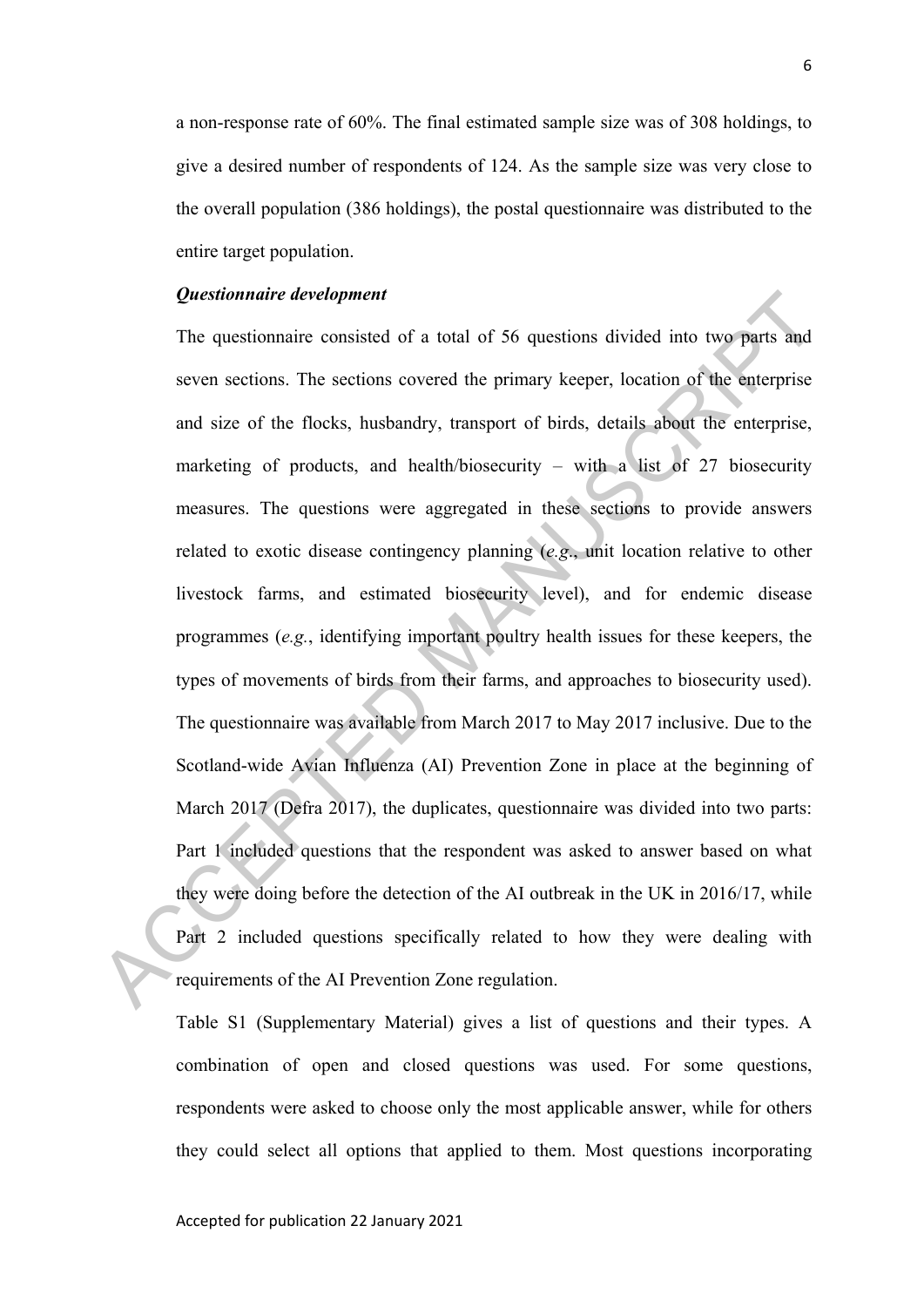'other' as a potential response offered the opportunity for the respondent to elaborate. For the sections dealing with moving birds to different locations and selling poultry products, the initial question established whether or not the section was relevant to the respondent and the remainder of the section could be ignored as appropriate. Copies of the final questionnaire are available upon request to the corresponding author.

### *Implementation of the survey*

From the 386 holdings (target population), 10 were selected to pilot the questionnaire. A pilot questionnaire was sent by post and included a covering letter to explain the purpose of the survey. There were three respondents to the pilot survey. A fourth person made contact to explain that they no longer kept laying birds. Following the pilot, aspects of the questionnaire were amended to improve clarity. Responses provided in the pilot survey were not included in the final results. The address details for one holding were incomplete, so this holding was removed from the master list. The amended questionnaire was sent to the remaining 375 holdings at the beginning of March 2017 (see Table S2 in Supplementary Material for information about the postcode areas). Survey responses were collected until the end of May 2017. Questionnaires were posted with a covering letter explaining the purpose of the survey and return envelope enclosed. At the beginning of May a postal remainder was sent to all postal addresses in the sampling frame (except those that by the end of April had identified themselves as no longer keeping birds by contacting the authors of this study or 'Addressee gone away'). appropriate. Copies of the final questionnaire are available upon request to the<br>corresponding author.<br> **Implementation of the survey**<br>
From the 386 holdings (target population), 10 were selected to pilot the<br>
questionnair

# *Data analysis*

Descriptive statistics were generated for all the variables in the dataset. Results were summarised for each question using counts and percentages for categorical variables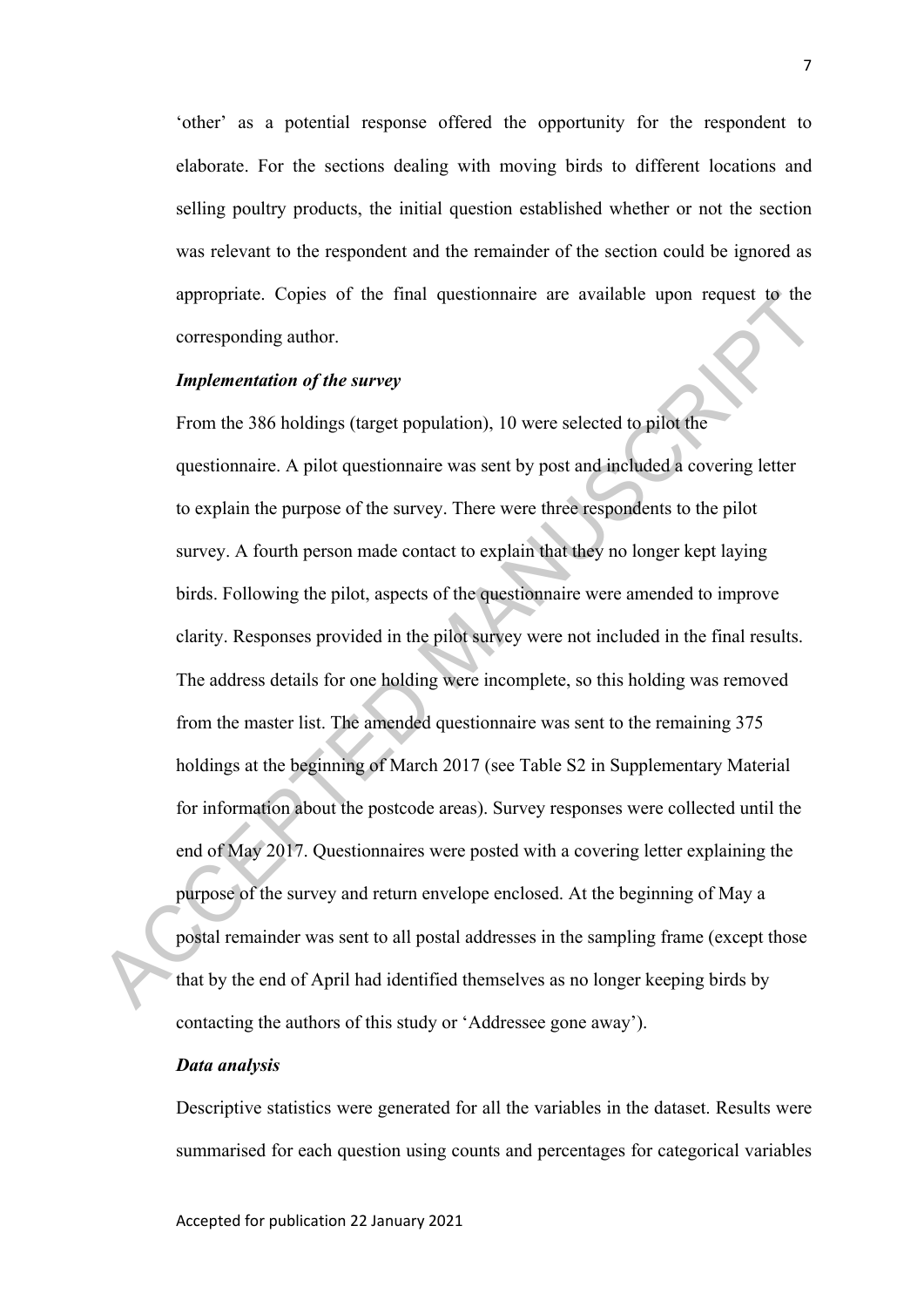and a summary of descriptive measures (*e.g*., mean, median) for quantitative variables. The denominator for the descriptive statistics presented below varied, according to the numbers of respondents to each question. The denominator for questions concerning moving poultry to different location and selling poultry products was the number of respondents who had initially indicated that they sold or transported poultry. Where respondents could choose more than one answer, the denominator was kept as the number of respondents to the question, therefore, the percentages do not add up to 100%. Chi-squared or Fisher tests (when the assumptions for chi-squared test were not fulfilled) were used to determine whether there were any statistically significant differences in responses from small and medium producers. An ANOVA test was used to test for differences in age for the different knowledge categories. In all cases, a P value <0.05 was considered to be statistically significant. products was the number of respondents who had mittally indicated that they sold or<br>transported poultry. Where respondents could choose more than one answer, the<br>denominator was kept as the number of respondents to the qu

# **RESULTS**

## *Survey response*

Of the 375 questionnaires mailed out, 10 were returned as incorrectly addressed and 18 responded to say that they no longer kept birds, they had less than 50 birds or they now only produce meat. In total 90 completed questionnaires were received by the cut-off date, of which 76 questionnaires met our target criteria for inclusion  $(\geq 50$ but less than or equal to 32,000 hens). Forty were classified as coming from small enterprises and 36 from medium enterprises. Three further questionnaires were included in the analysis although they did not provide the number of birds being kept on their premises. This was done because they identified themselves as commercial egg producers. The questionnaire response rate was around 25% (90/357).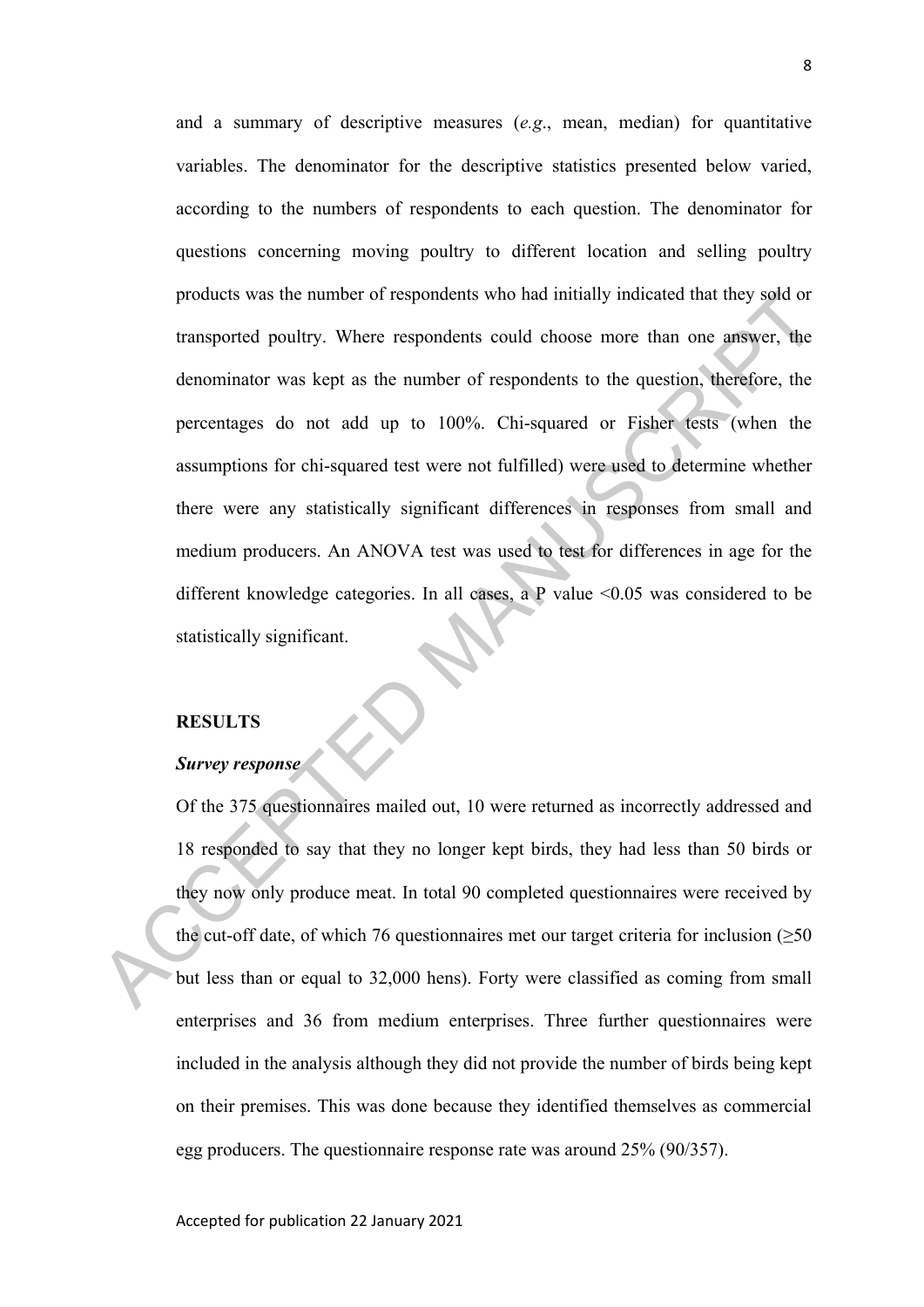The response rate for some questions was low (see Table S1): this needs to be taken into account in the interpretation of results reported for these questions.

#### *Representativeness*

The respondents came from 13 of the 16 Scottish postcode areas. No responses were received from Shetland, Motherwell and Outer Hebrides postcode areas, although questionnaires were sent to individuals in these locations.

The postcode areas with a highest response rates, based on the total of responses received, were Aberdeen (17.7%), Inverness (17.7%), Kirkcaldy (11.4%) and Galashiels (10.1%). Areas with the lowest response rates were Kilmarnock (1.3%) and Kirkwall (1.1%). No statistically significant differences were observed between the proportions of questionnaires received from the different Scottish postcode areas in relation to the number sent to each postcode area (P=0.093).

# *Respondents' demographics*

Most of the respondents were males but there was an even spread of respondents under the age categories provided. However, 61.1% of the respondents from medium enterprises were less than 55 years old compared to 32.5% of the respondents of small enterprises. Almost all respondents identified their role as owners of the units. Most of the respondents had no formal training in poultry production, although this was skewed with the number being greater for small enterprises (80%) than medium enterprises (50%) (Table 1). received from Shelland, Motherwell and Outer Hebrides posteode areas, although<br>questionnaires were sent to individuals in these locations.<br>The postcode areas with a highest response rates, based on the total of responses<br>

Table 1 here

#### *Poultry keeping activities*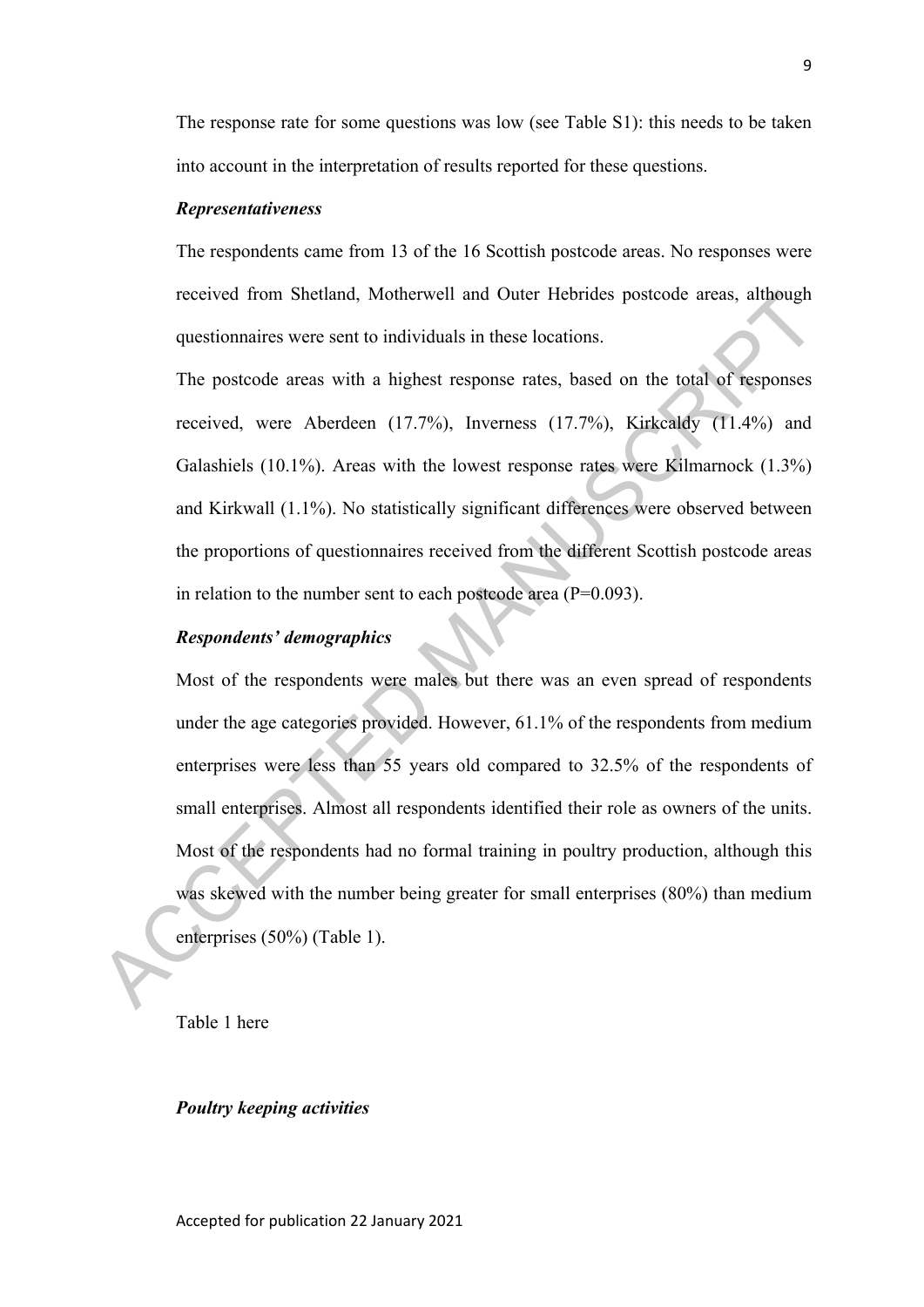Almost all the respondents (96% overall) had been working with poultry for more than one year, with a median of 16 years of experience overall (20 years for small versus 11.5 years for medium enterprises). The size of the flocks, referring to 2016, varied considerably over the year, from a minimum of 12 to a maximum of 29,000 birds, but the overall median flock size was 265 birds. The number of birds kept varied considerably between producer type, where small enterprises had a median of 77 birds while medium enterprises had a median of 4000 birds. Most of the respondents (88.6% overall) used commercial egg hybrid strains (median flock size of 240), followed by pure breeds (16.5% of respondents, with median flock size of 45), types of birds other than chickens (*e.g.*, turkeys, ducks, geese; 19% of respondents, with median flock size of 23.5) and exotic/rare breeds (6.3% of respondents). However, pure breeds and other type of birds were more frequently associated with small (27.5% and 32.5% respectively) than medium sized enterprises (5.6% and 5.6% respectively). Only the difference between enterprise for 'other type of birds' was statistically significant (P=0.04). burds, but the overall median flock size was 265 birds. The number of birds kept<br>varied considerably between producer type, where small enterprises had a median of<br>77 birds while medium enterprises had a median of 4000 bi

The majority of the respondents (72.2% overall) were not registered with a separate egg packer. This was more common for small enterprises compared to medium enterprises (90% *versus* 55.6% respectively, P<0.001).

# *Results from Part 1: Activities prior to the 2016-2017 UK avian influenza outbreak;*

# *poultry husbandry*

The majority of respondents (57% overall) mixed birds of different ages on the same site. Only 39.2% follow an 'all-in-all-out' policy. In small enterprises a mix of birds of different ages was quite common (70%), while following an 'all-in-all-out' policy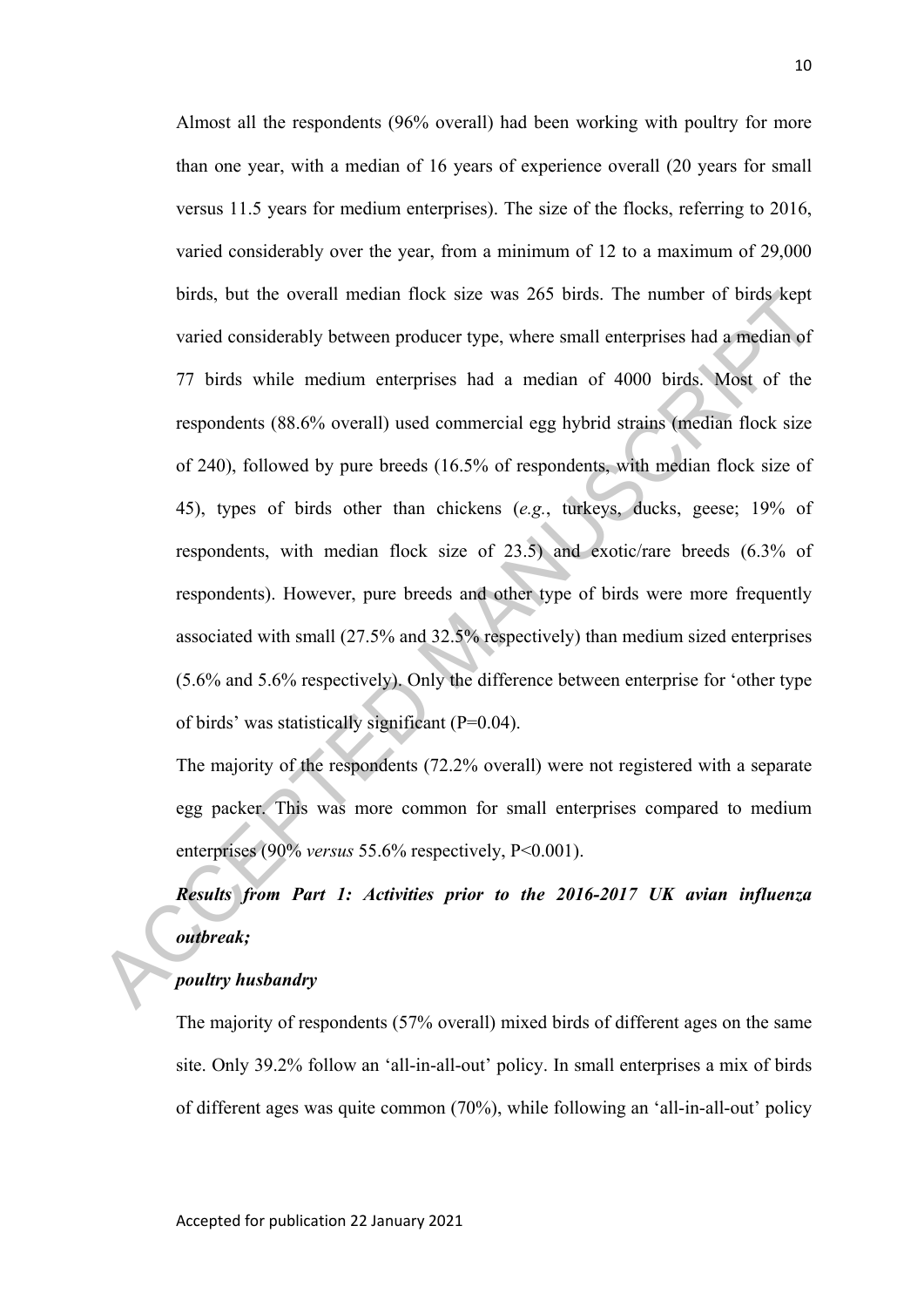was more common for medium enterprises (55.6%). These differences between producer type were statistically significant (P=0.004).

With regard to how poultry were kept, respondents could choose several options. Most of the respondents (81% overall) classified their production type as free-range. Only two respondents (both from medium enterprises) housed their poultry in enriched cages. Almost 85% of all respondents reported that their birds did not have access to ponds, rivers/burns or lagoons/wetland/moving water. Of those respondents whose birds did have access to water, nine (50%) kept ducks as well as chickens. The chicken types with access to water were commercial egg hybrids, exotic or rare breeds and pure breeds.

When asked about what type of housing was available to avoid predators, the most common measures were housing the poultry at night (92.4% overall) and keeping them within electric or non-electric fences (35.4% and 27.8% respectively). Around 33% of all respondents reported having an active control programme for predators. The programmes varied from fox and rodent control, using cage traps, shooting predators personally or collaborating with gamekeepers to keep predator levels under control. Even so, around 28% of all respondents reported that they frequently (several times a year) lost poultry to predators. Only 15.2% of all respondents reported never having lost poultry to predators. The most common type of predator seen were foxes (82.1%), followed by birds of prey (25.4%) and badgers (22.4%). Only two respondents (both from medium enterprises) housed their poultry in<br>enriched cages. Almost 85% of all respondents reported that their birds did not have<br>access to ponds, rivers/burns or lagoons/wetland/moving water

The most common litter material was wood shavings (72.2%), followed by straw  $(35.4\%$  - mostly small enterprises, P=0.002) and sawdust  $(25.3\%)$ . With regard to feed type, the most common feed type was pelleted compounded meal (53.2% mostly small enterprises, P<0.001), followed by compounded mash in dry form  $(39.2\%$  - mostly medium enterprises, P=0.004) and part/whole grain cereals  $(30.4\%$  -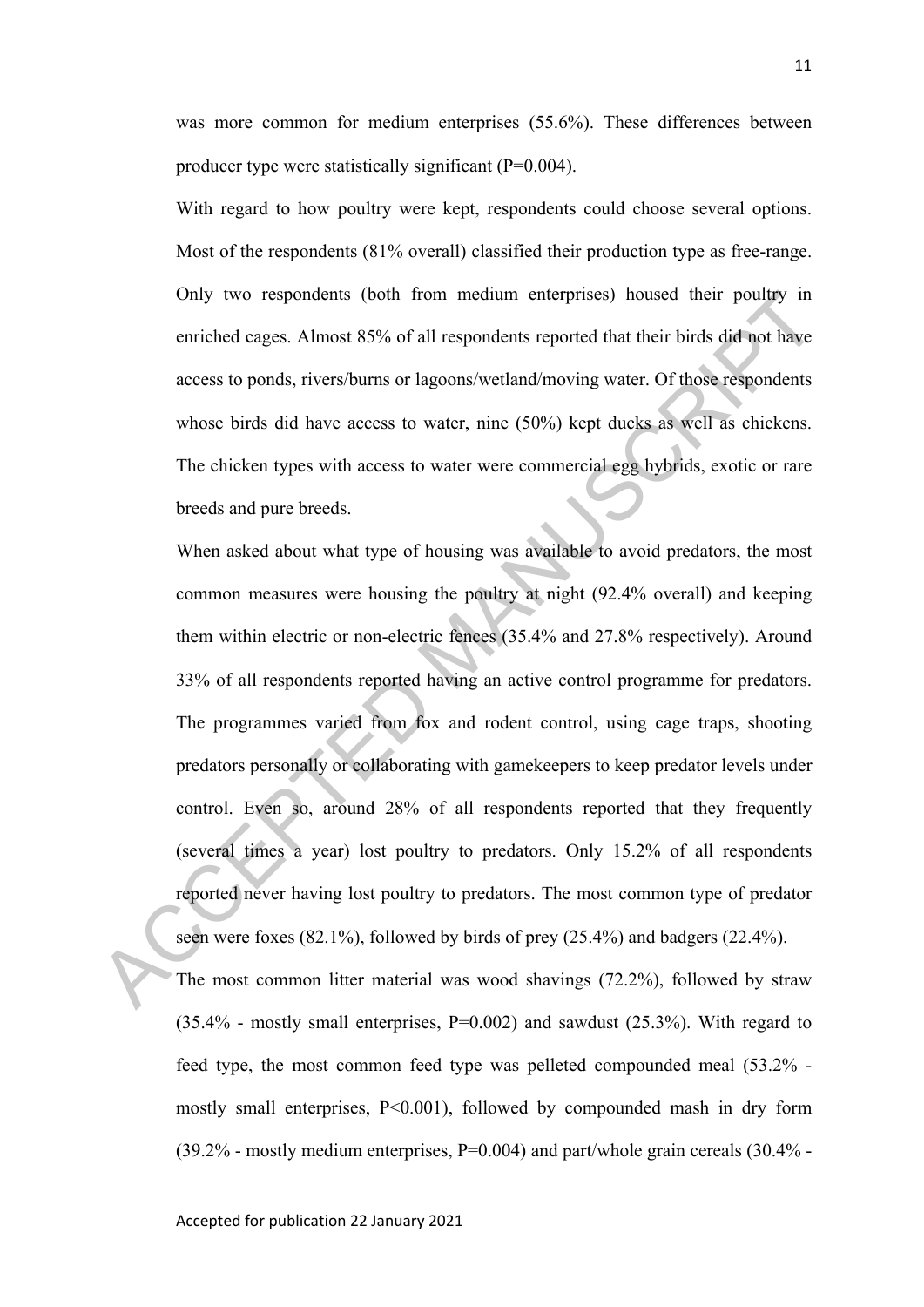mostly small enterprises, P=0.04). The poultry feed was mostly sourced from specialised suppliers (87.3%). The most common manure management procedure was to spread it on fields (70.9%), followed by composting (41.8%). Composting was more frequent in small enterprises than medium enterprises (62.5% versus 19.4% respectively, P<0.003).

# *Moving poultry*

Only approximately 5% of all respondents had not moved their poultry in the last 12 months, all from small enterprises. Sixty-six (83.5%) respondents moved live poultry onto their premises, 59.5% moved live poultry off their premises and 3.8% moved live poultry off their premises that then returned them. The median number of times and live birds that respondents moved onto, off or off and returned to their premises were two times (320 live birds), two times (3350 live birds) and three times (57.5 live birds), respectively. Medium enterprises moved more birds than small enterprises, but the frequency of moves did not differ. The most common reasons for moving live poultry were when restocking/buying (85.3% overall) and when depleting/selling (56% overall). Only two respondents reported 'taking part in shows' as a reason for moving live poultry. The average distance travelled by all respondents was 94.35 miles, while the maximum distance travelled was on average 171.7 miles. However, there was marked differences between small or medium enterprises (Figure 1), whereby medium enterprises travelled a greater distance when moving poultry compared to small enterprises (P=0.003 and pP0.0001 for average and maximum distance, respectively). 19.4% respectively, P<0.003).<br>
Moving poultry<br>
Only approximately 5% of all respondents had not moved their poultry in the last 12<br>
months, all from small enterprises. Sixty-six (83.5%) respondents moved live poultry<br>
ont

> Poultry keepers tended to source and sell live poultry mainly within Scotland, although some traded into England. Almost 30% of the respondents did not reply to the question of how they moved their live poultry. Those that did, reported using a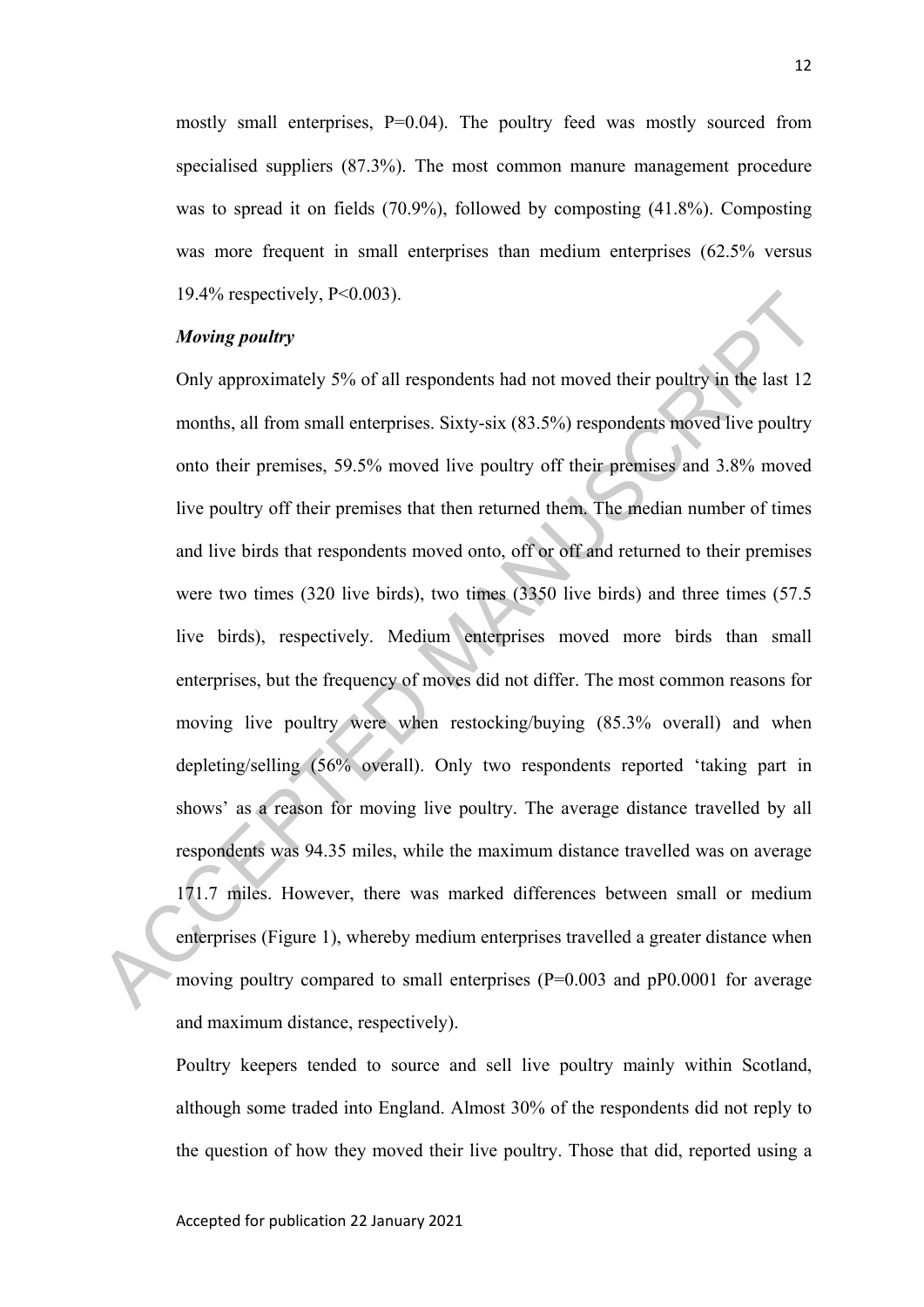specialist haulier (37.3%) or own vehicle (33.3%). There was a statistically significant difference (P<0.0001) between the farm types regarding how they moved their live poultry, whereby 72.2% of medium enterprises used a specialist haulier while only 2.5% of small enterprises did the same. When asked where they sourced their live birds, the majority (82.3% overall) obtained them from specialist pullet providers. Overall, only 26.6% of respondents reported sourcing hatching eggs, and these were sourced mostly from within the poultry keeper's own unit.

#### *Poultry enterprise*

The majority of respondents (84.8%) classified their poultry-keeping activities as the production of table eggs for commercial purposes. Around 13% of respondents (most of which were small enterprises) classified themselves as producing rare, pure or similar breeds for sale. Only 8.9% of all respondents reported producing or selling point of lay pullets. Around 65% of respondents reported having a second person involved in working with their poultry, and only 3.8% overall (all of which were medium enterprises) reported having five people working with their poultry. their live birds, the majority (82.3% overall) obtained them from specialist pullet<br>providers. Overall, only 26.6% of respondents reported sourcing hatching eggs, and<br>these were sourced mostly from within the poultry keepe

On average, the hours spent per week in poultry keeping activities varied from 14 to 17 hours for all people on the poultry unit. The tasks varied greatly, from egg picking to husbandry and feeding. Almost 89% of respondents reported that people working with their poultry did not have contact with other birds. Only 8.9% reported that people working with their poultry had contact with other birds, mostly at their homes.

Sixty-four respondents (81%) had at least one other livestock species. The most common species were sheep  $(59.5\%)$ , cattle  $(45.6\%)$ , horses  $(34.2\%)$  and pigs (24.1%). There were no major differences between enterprise types, with respect to other livestock on their farms. The number of animals kept varied greatly, but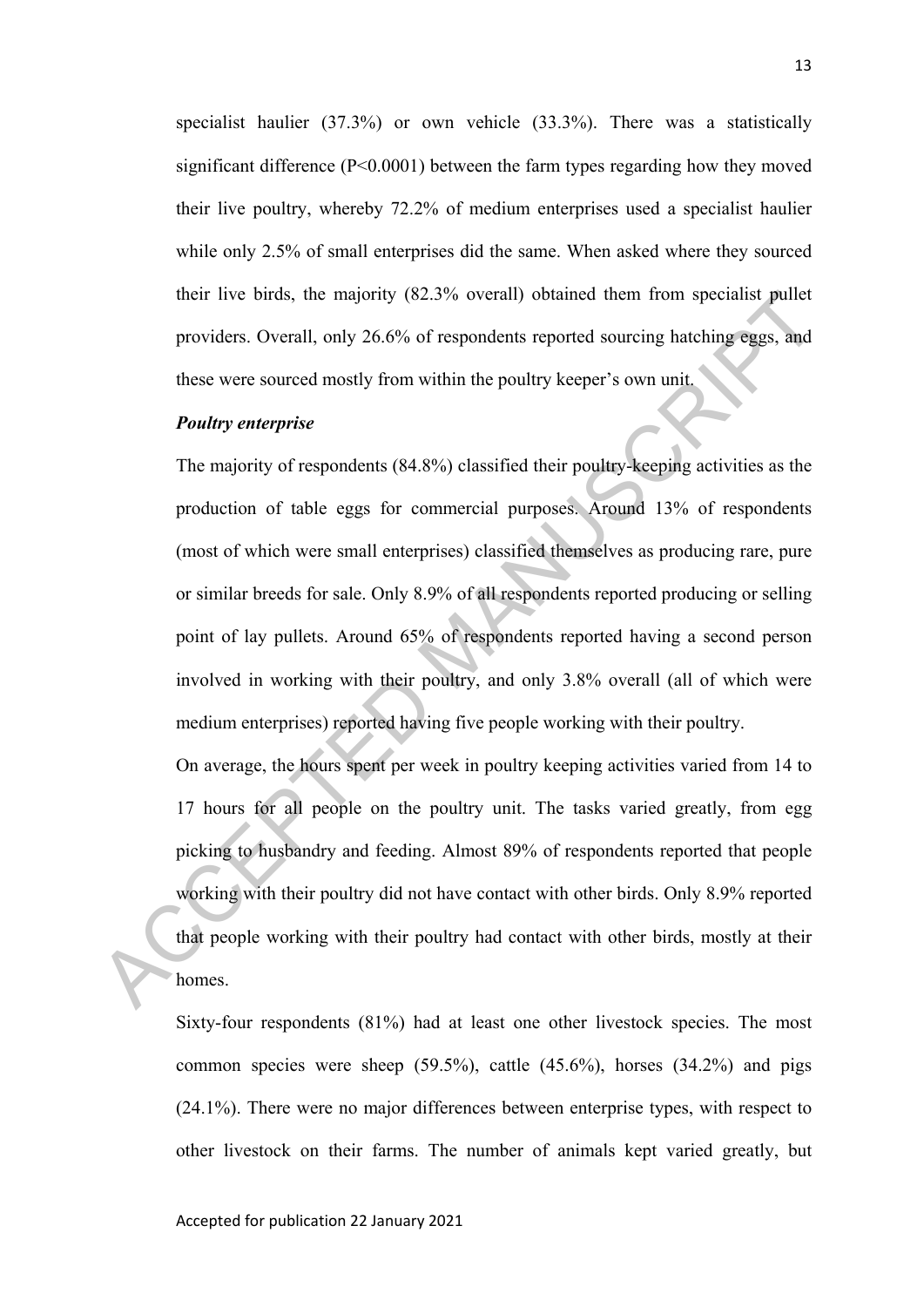median values were 140 sheep, 60 cattle, three pigs, and three horses. Fifty-two (65.8%) of respondents reported having one to five farms as neighbours within one mile of their location, with the most common livestock on these neighbouring units were beef and sheep. Around 47% of respondents reported having one to five, noncommercial poultry keepers as neighbours within one mile of their farms. This was more frequent for small enterprises (65%) compared to medium enterprises (44.5%), albeit not statistically significant.

When asked if they felt like part of the British poultry industry, 62% of respondents overall reported that they did, mostly because they produced on a commercial scale, were members of poultry associations, sold eggs and/or follow rules. The 38% of respondents that did not consider themselves as part of the British poultry industry mentioned their small production as the primary reason for this. Medium producers were statistically significantly more likely to consider themselves part of the British poultry industry than small producers (P<0.0001). commercial poultry keepers as neighbours within one mile of their larms. This was<br>more frequent for small enterprises (65%) compared to medium enterprises (44.5%),<br>albeit not statistically significant.<br>When asked if they

# *Selling poultry products*

When asked how they sell their eggs, there were differences between types of enterprise (P<0.0001). The most common procedure was to sell directly from the farm (62% - mostly small enterprises), to local shops (31.6% - mostly medium enterprises) or to packing centres (27.8%). The majority of the medium scale producers sold their eggs to packing centres; however, none of the small-scale producers sold their eggs through this route.

The majority of respondents (62% - mostly small enterprises) kill their poultry on site, for welfare reasons, and the most common method is cervical dislocation (79.6%). However, four respondents mentioned they used pliers or similar methods, one of these being a medium scale producer. This method is illegal in UK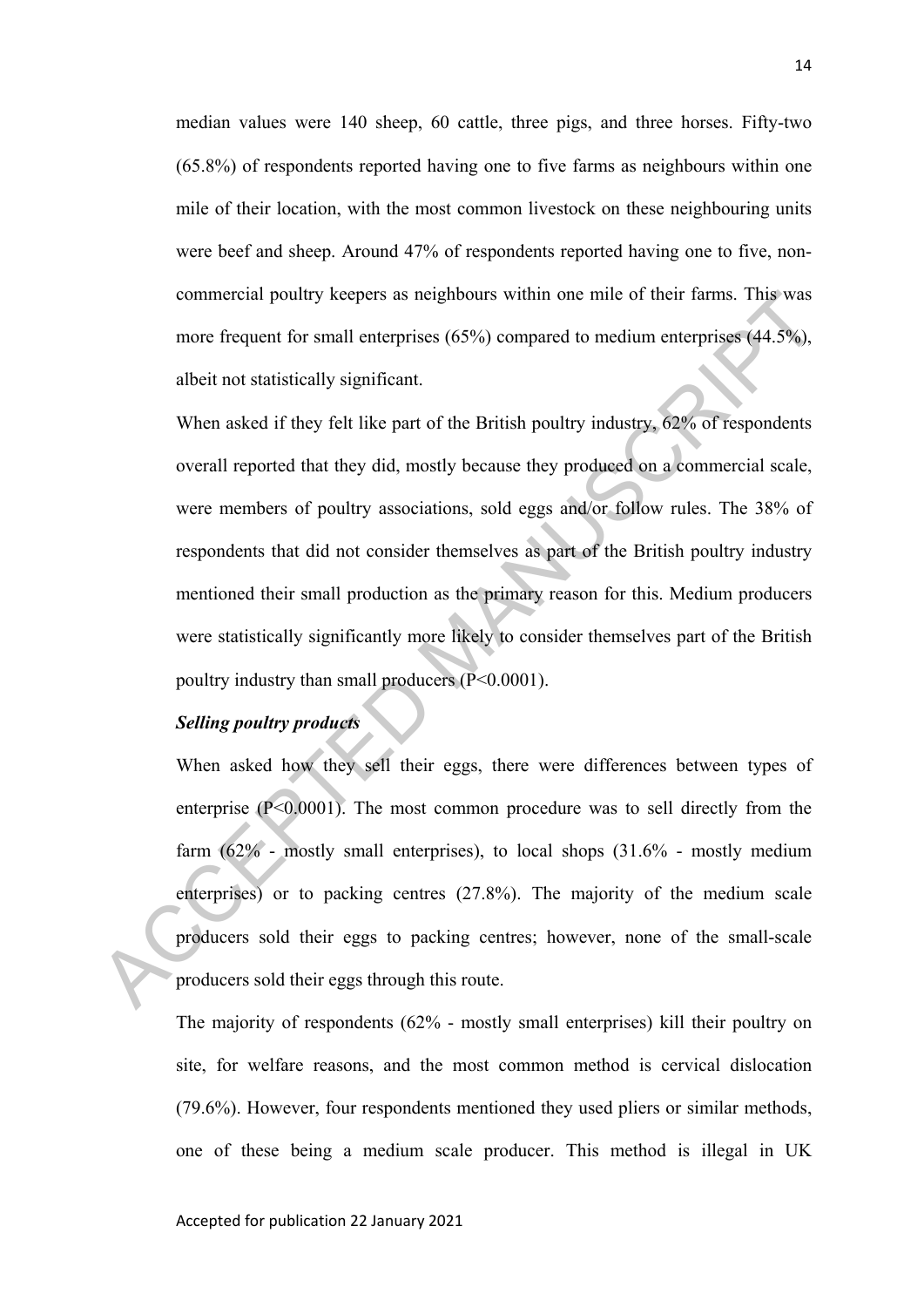(Anonymous 2012). Only three respondents had a certificate of competence to slaughter or kill animals or a Welfare of Animals at the Time of Killing (WATOK) licence, and only 10 respondents had attended a specialised course on how to humanely kill poultry.

The majority of respondents (51.9%) disposed of their dead/culled poultry through a slaughter house or the National Fallen Stock Company (NFSCo). This occurred more frequently for medium scale producers  $(83\%, P<0.0001)$  than for small scale producers (25%). Other methods of disposal were burying (17.7%) and incineration (15.2%). These last two are only allowed in Scotland in remote areas (Anonymous 2011), which was the case for some of the respondents. Two respondents mentioned that they fed carcasses to wildlife and another mentioned they fed them to their dogs. These procedures are illegal in UK (Anonymous 2011).

## *Poultry health and biosecurity*

In general, only a few respondents rated their knowledge about poultry health, nutrition, legislation and biosecurity as low (3.8%, 7.6%, 7.6% and 1.3% overall, respectively). The majority of respondents (57% overall) rated their knowledge about biosecurity as high. It was notable that, of the three respondents who fed dead birds to wildlife or dogs, two reported their biosecurity knowledge as medium and one as high. Respondents from medium scale enterprises typically rated their knowledge in the different topics as high compared to respondents of small enterprises. However, there were only statistically significant differences between enterprise type for self-assessment of legislation knowledge (P=0.025). The respondents' main source of information about poultry health was the veterinarian (for 50.6% of all respondents and 66.7% of medium scale enterprises), followed by The majority of respondents (51.9%) disposed of their deadcoulled poultry through a<br>slaughter house or the National Fallen Stock Company (NFSCo). This occurred<br>more frequently for medium scale producers (83%, P<0.0001) th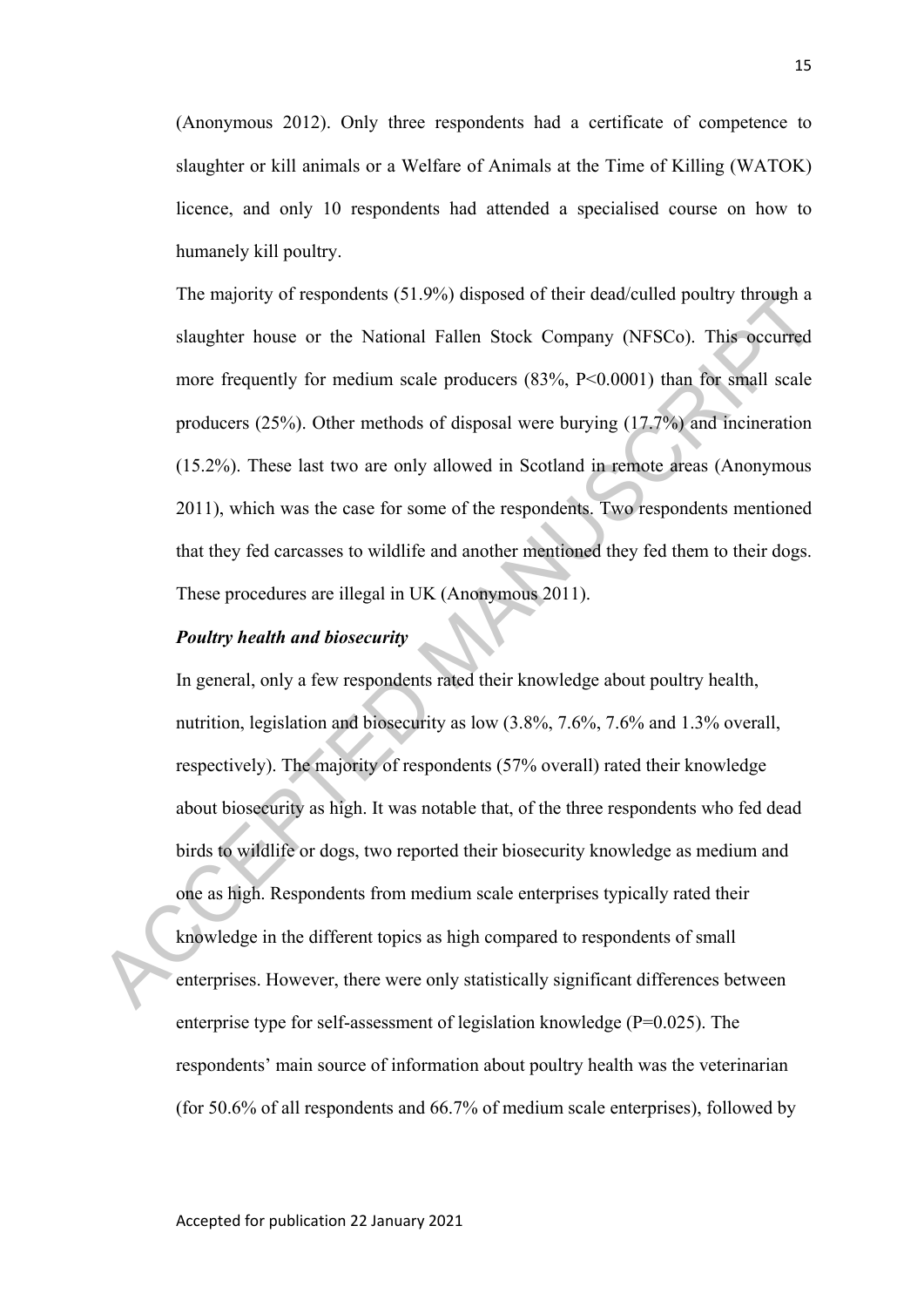books and magazines (15.2% overall) and then poultry-keeping friends (11.4% overall).

Around 80% of respondents had rarely or never seen respiratory, digestive or locomotor problems, high mortality rates or sudden decrease in production in their poultry. Behaviour problems and internal parasites were uncommon, as 63.3% and 68.4% of respondents overall reported rarely or never have seen these in their birds, respectively. External parasites (*e.g*., red mite) were the only ailment reported by 50.6% of respondents to have been seen frequently or sometimes. However, compared with small enterprises, behaviour problems, external and internal parasites were significantly more frequently seen in medium enterprises (P=0.004, P=0.010, P=0.011, respectively).

When asked how frequently owners consulted their veterinarian, around 37% of respondents stated at least once a year, 33% reported less than once a year and 24% reported never having consulted a veterinarian for their poultry. There were statistically significant differences between enterprises (P<0.0001), whereby medium enterprises consulted a veterinarian more frequently than small enterprises. In terms of routine procedures, de-worming and treatment for external parasites, these were reportedly done routinely by 36.7% and 34.2% of all respondents, while 29.1% and 41.8%, respectively, reported only doing these when necessary. Routine de-worming was more common in small enterprises than in medium enterprises (P=0.04). Around 54% of all respondents reported not treating for coccidiosis, while 69.6% reported not using antibiotics. The use of antibiotics was reported only when necessary by 19% of respondents, and they used mostly antibiotics advised by their veterinarian. The active ingredients used included tylosin, oxytetracycline, tiamulin poultry. Behaviour problems and internal parasites were uncommon, as 63.3% and<br>68.4% of respondents overall reported rarely or never have seen these in their birds,<br>respectively. External parasites (e.g., red mite) were th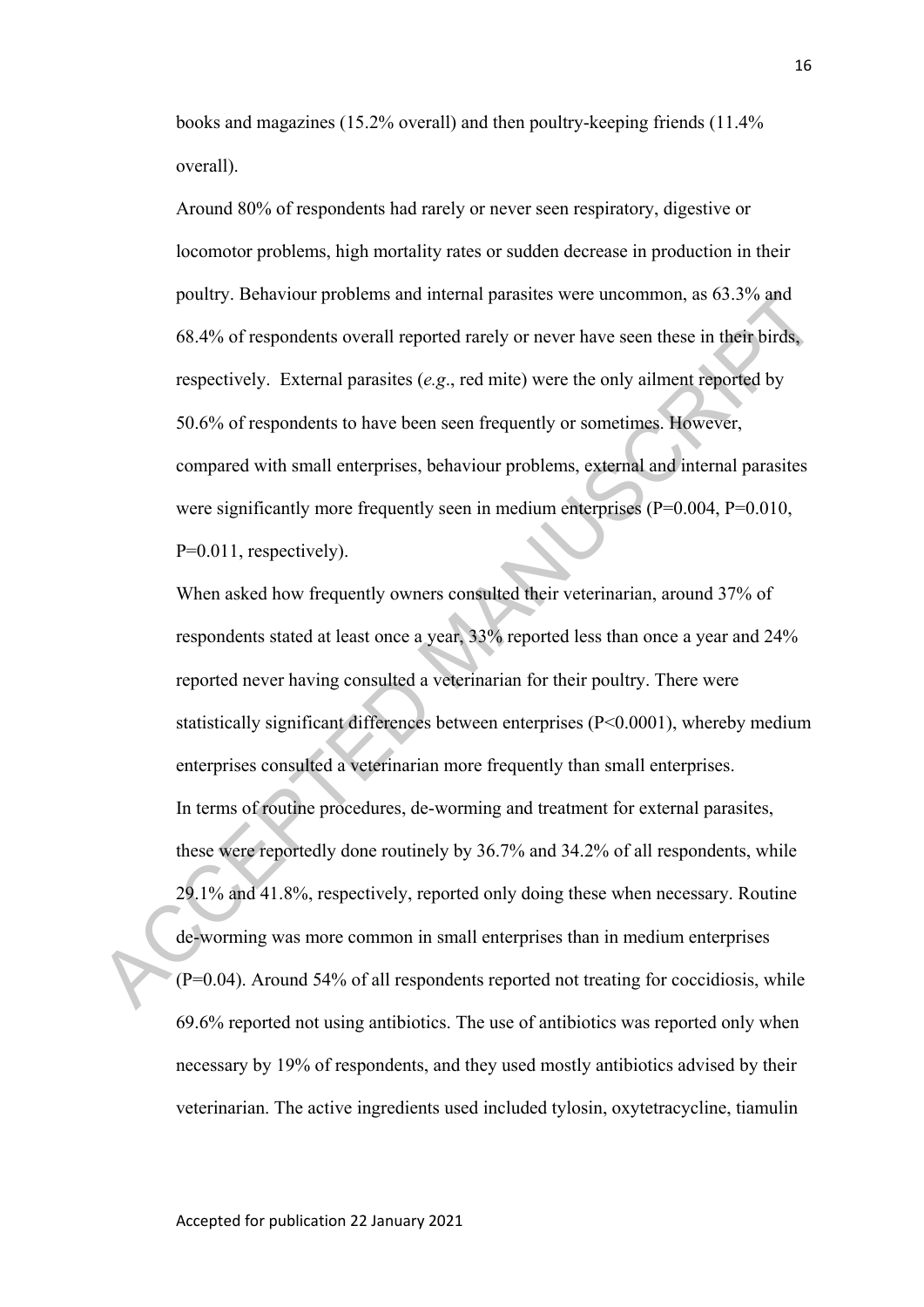and amoxicillin. No statistical difference was discernible between small and medium enterprises in the frequency of antibiotic use.

Most of the poultry were vaccinated before purchase, with 72.2% of all respondents and 88.9% of respondents from medium enterprises reporting this practice. Medium enterprises were significantly more likely to report this practice than small enterprises (P=0.005). The vaccines used mostly were active against salmonellosis, Marek's disease, erysipelas, coccidiosis and respiratory pathogens (*e.g*., Newcastle disease, infectious bronchitis, infectious laryngotracheitis and pasteurellosis). Respondents sourced their medications mostly from veterinarians (50.6%) or specialised shops/suppliers (39.2%). The former was more common among medium enterprises while the latter was more common among small enterprises (P=0.015). Twenty-seven biosecurity measures were proposed in the questionnaire. The complete list of results for this question is available in Supplementary Information (Table S3). Two respondents reported implementing all of these at least sometimes and all respondents had implemented at least one of these measures occasionally. A median of 20 measures were implemented at least sometimes (18 by small enterprises and 23 by medium enterprises). enterprises were significantly more likely to report this practice than small<br>enterprises (P=0.005). The vaccines used mostly were active against salmonellosis,<br>Marek's disease, erysipelas, coccidiosis and respiratory pat

The most popular biosecurity measures, which were always or usually implemented by at least 80% of all respondents, were the provision of clean water, control of rodents, sourcing birds from reputable sources, taking measures to stop wildlife accessing feed or waste areas and washing hands after handling poultry. Whilst the least popular measures, which were always or usually implemented by fewer than half of all respondents, were thoroughly cleaning and disinfecting shared equipment before use, operating an all-in all-out policy when restocking, isolating new stock, making provision to ensure visitors vehicles were clean when entering property and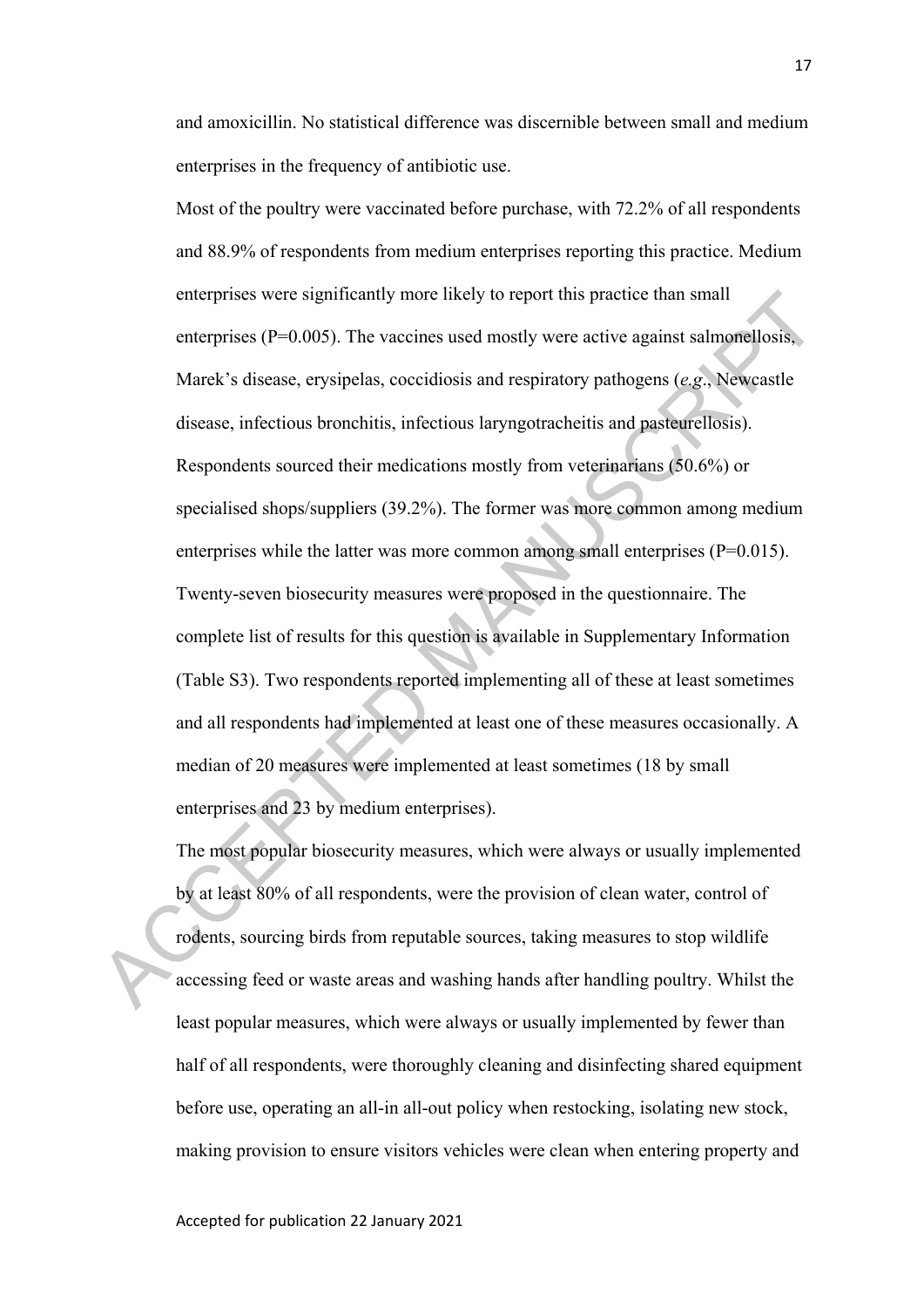using specific/clean footwear when visiting poultry of different ages on the same site (Table S3). New stock was isolated for a median of four weeks and poultry housing was cleaned two times per month.

For certain biosecurity measures, there were statistically significant differences in implementation levels between small and medium enterprises (Table 2). Cleaning out poultry housing was more commonly adopted by small in comparison with medium enterprises.

When asked in terms of disease control what producers would consider the biosecurity perimeter to be, 49.4% considered it to be the flock, 22.8% the poultry unit and 16.5% the whole enterprise. Two respondents considered it to be a combination of the flock and the unit or the unit and the enterprise. There was no statistical difference between small and medium enterprises. Most of respondents ( $>50\%$  overall) had rarely or never seen neighbours' poultry, livestock, rodents, water birds, geese and gulls within 100 metres from where they implementation levels between small and medium enterprises (1able 2). Cleaning<br>out poultry housing was more commonly adopted by small in comparison with<br>medium enterprises.<br>When asked in terms of disease control what produ

keep their poultry. Only pigeons were seen monthly by 17.7% of respondents. However, rodents and geese were seen mostly at certain times of the year by 20.2% and 24.1% of respondents, respectively. This was consistent with the majority of respondents (86.1%) reporting lack of awareness of any wild bird reserve within 3 km of their site. However, 13.9% reported a wild bird reserve near their location. There was no statistical difference between small and medium enterprises for predators or potential reservoirs of disease. The main concern about poultry health reported by respondents was avian influenza.

# *Results from Part 2: Responses to the Avian Influenza Protection Zone regulation in Scotland*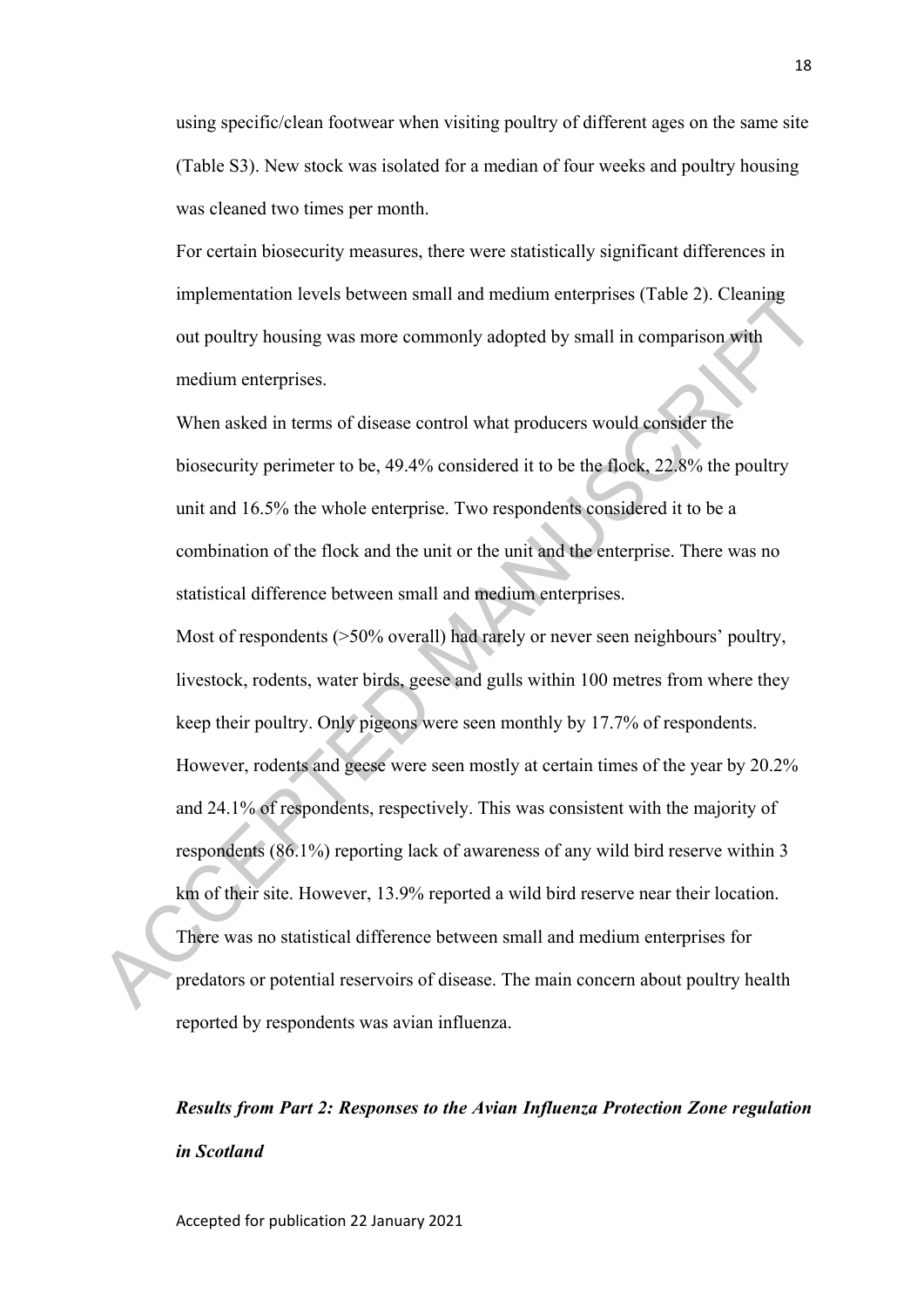A key requirement of the Scotland-wide Avian Influenza Protection Zone regulation was that all poultry be housed indoors. With regard to the outbreak of AI and the housing order, almost 92% of respondents reported that they were able to house their birds. Only five small enterprises reported that this was not possible, mainly due to impracticality and sheds that were too small to accommodate all the birds. The biggest husbandry problems reported by respondents were cleaning sheds, poultry being 'bored' and aggression/feather pecking. Behaviour problems were most commonly reported by medium enterprises. To deal with these husbandry problems, the respondents reported having to provide an enriched environment (*e.g*., using toys, extra bedding), changing building features and more regular cleaning of the housing. Impracticality and shots that were too small to accommodate all the birds. The<br>biggest husbandry problems reported by respondents were cleaning sheds, poultry<br>being 'bored' and aggression/feather pecking. Behaviour problem

#### **DISCUSSION**

The objective of this study was to characterise the SMEP sector in Scotland and to better understand their role in national biosecurity. The husbandry, management and biosecurity associated with SMEPs in Scotland were characterised, with a focus on the potential risk posed to the poultry industry on a larger scale.

The response rate to this questionnaire was around 25%, which was lower than the estimated response rate used for the sample size calculations (40%). This could have influenced the results derived by the questionnaire, as the high percentage of nonresponses could be a source of selection bias. No statistically significant difference was observed for the proportion of completed questionnaires received from the different Scottish postcode areas in relation to what was originally sent, which should have reduced the risk of bias in terms of location. Furthermore, it was possible to observe expected differences between small and medium producers. This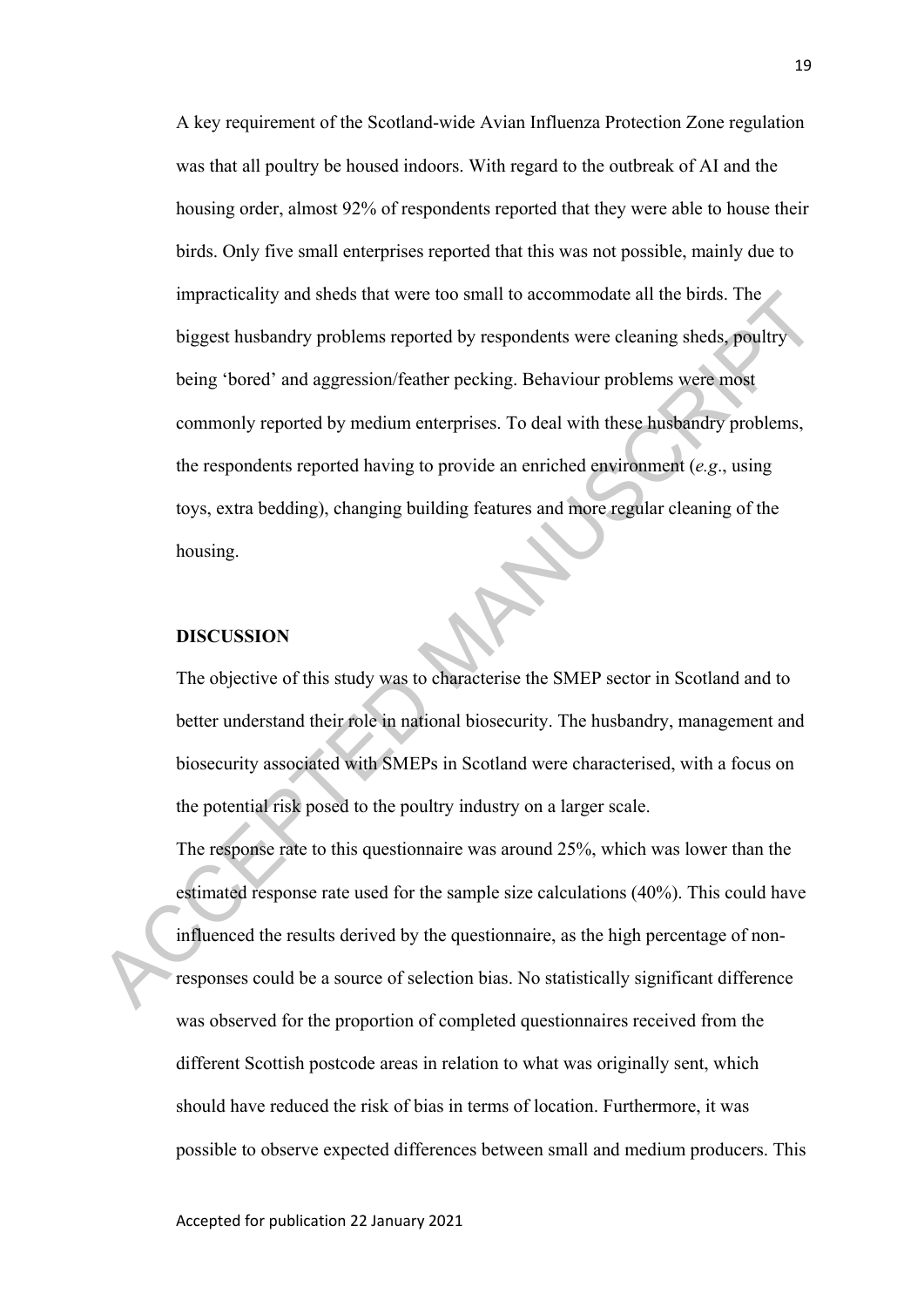confirmed that these results could be extrapolated to Scotland as a whole. This was a self-administered questionnaire, which can decrease the response rate when the questionnaire subject is not interesting enough to the respondents; however, the overall non-response rate per question was low (Table S1). Another limitation of the self-administered questionnaires was the difficulty in validating respondents' answers, so the responses reported may represent the best-case scenario. The questionnaire was available from March 2017 to May 2017 inclusive. At the beginning of December 2016, a Scotland-wide Avian Influenza (AI) Prevention Zone was in place, requiring that all poultry and captive birds be kept indoors, or otherwise kept separate from wild birds. This prevention zone was lifted at the end of April 2017 (DEFRA 2017); therefore the survey was carried out while the prevention zone was still in place. Although survey participants were asked to answer Part 1 of the questionnaire based on what they were doing before the UK AI outbreak, these responses might not accurately reflect their routine procedures (*e.g*., biosecurity might have increased due to the AI outbreak (Knight-Jones *et al.*, 2011) or they may have reported that they were more knowledgeable about biosecurity because it was topical at the time). scil-administract questionnaires was the difficulty in validating respondents<br>answers, so the responses reported may represent the best-case scenario.<br>The questionnaire was available from March 2017 to May 2017 inclusive.

The demographics of the survey respondents were adult males over 35 years old, with no formal training, but working with poultry for a long time. This was consistent with previous findings about agricultural workers in Scotland (Anonymous 2018). Other sorts of training, such as in-house courses, were reported by medium enterprises, which suggested some degree of training was provided or encouraged by this type of enterprise, possibly encouraged in part by the requirements of assurance schemes. The overall lack of formal animal welfare training (especially in relation to culling animals) and the use of inappropriate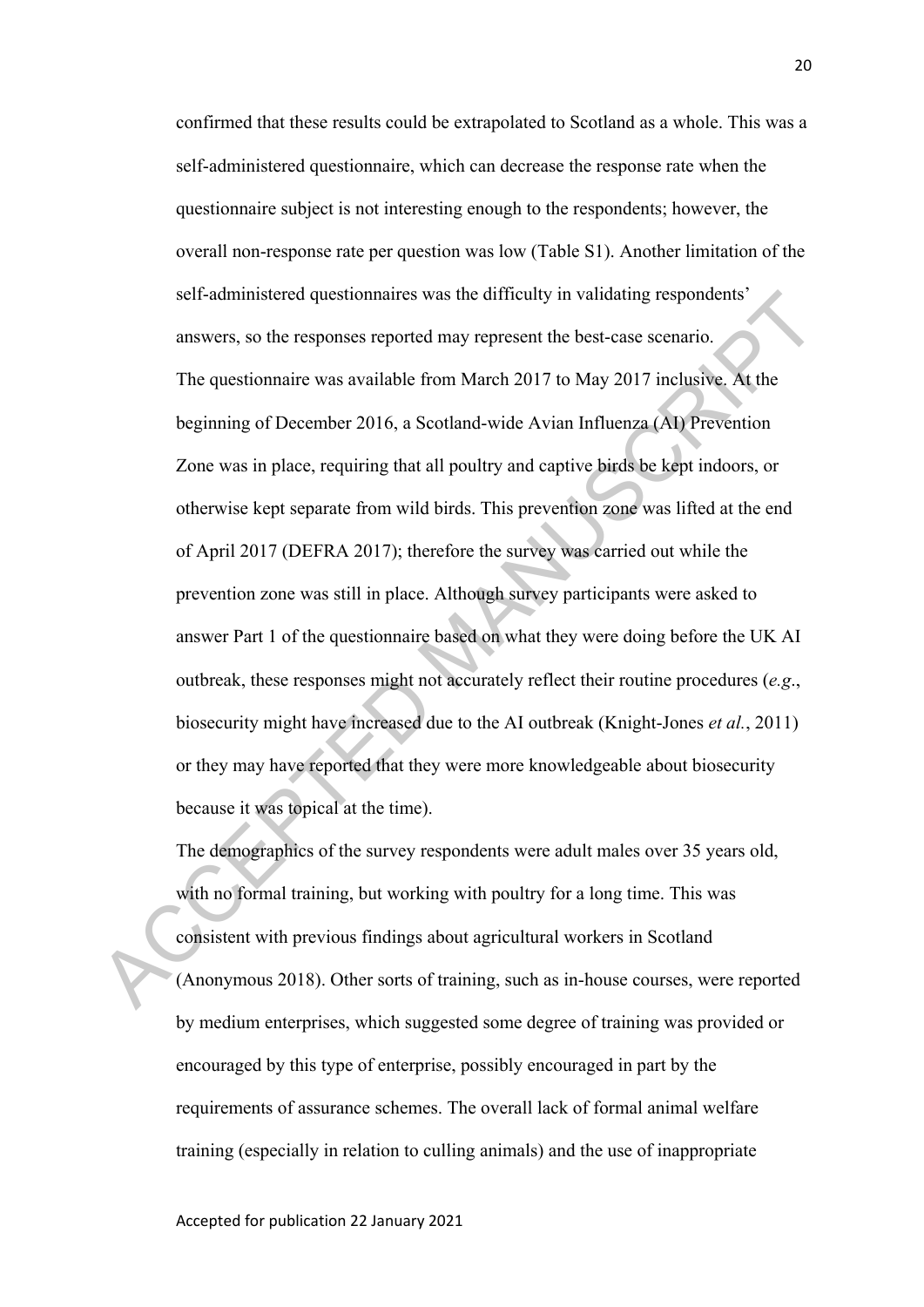culling techniques by a small number of producers may have indicated a lack of knowledge in this area. It is important to ensure that proper advice is provided regarding culling techniques and this should be considered by the authorities and industry.

The size of the flock varied considerably with the type of enterprise and, as expected, medium enterprises had bigger flocks of mainly commercial hybrid hens. There were some features of the small-scale enterprises which could signify an increased risk for disease transmission in the event of an infectious disease outbreak, such as AI. These were, most notably, an increased likelihood to have a variety of poultry species, which was relevant due to differing susceptibilities to AI among different species (Nuñez and Ross 2019). In addition, increased likelihood that birds would have access to ponds/rivers/other outside water sources where they could come into contact with wild birds or other wildlife and an increased likelihood that birds of different ages would be present on the same site, as susceptibility can vary with age (Hill *et al.*, 2016) and disease can be transmitted from older birds to younger birds and *vice-versa*. The size of the flock vanced eonsderably with the type of enterprise and, as expected,<br>
medium enterprises had bigger flocks of mainly commercial hybrid hens. There were<br>
some features of the small-scale enterprises which

Almost half of the medium sized enterprises were associated with a major egg company. Such an association generally required adherence to a range of procedures, including biosecurity, as an integral part of contract arrangements (East 2007) and, therefore, it was not surprising that most of the medium enterprises considered themselves as part of the British poultry industry and reported that their knowledge about biosecurity was high. The opposite was observed for small enterprises and this lack of engagement with commercial entities may impair their uptake of the most recent technology or advice available.

Accepted for publication 22 January 2021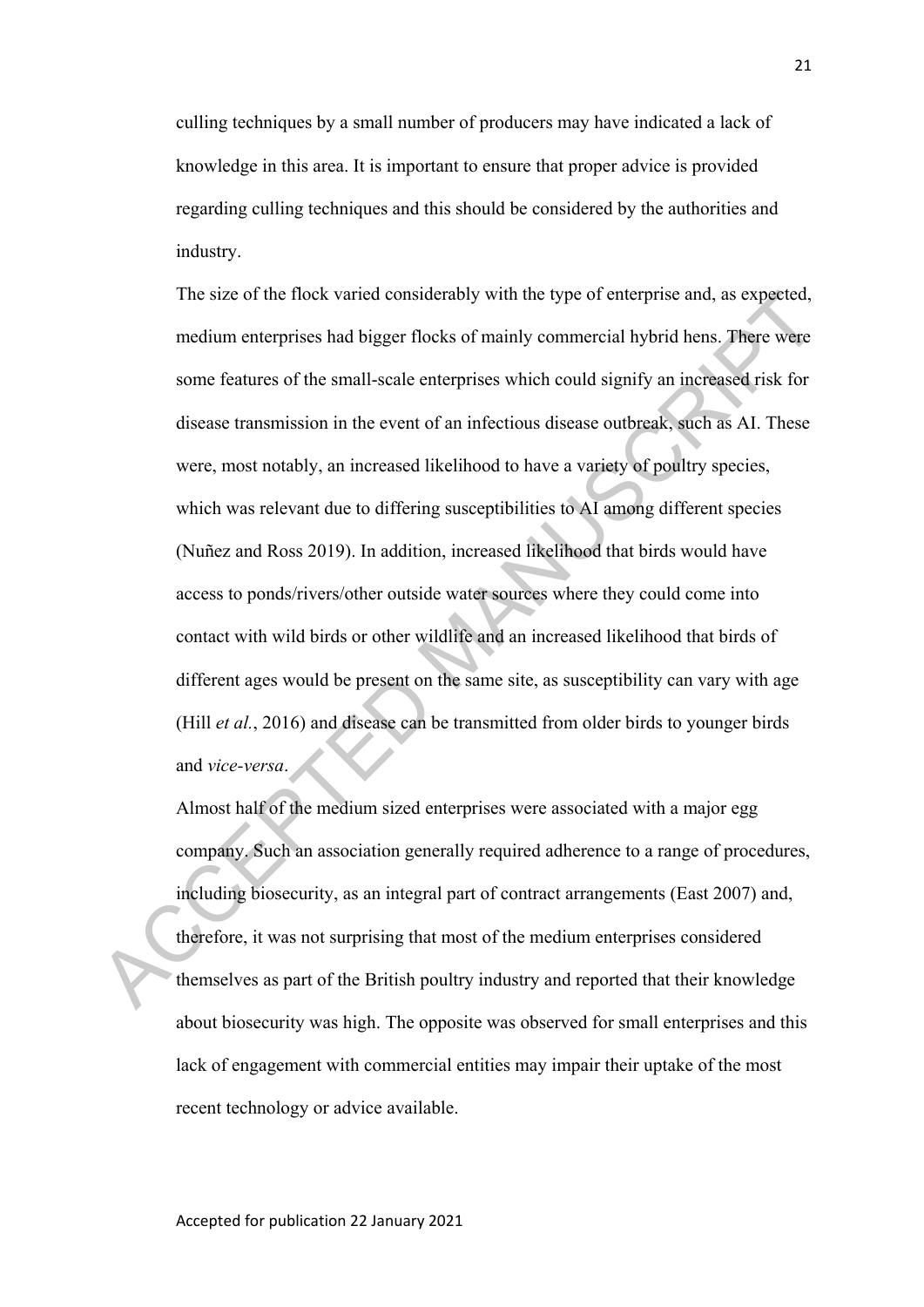The percentage of free-range flocks was quite high compared to, for example, the US (Garber *et al.*, 2009). It was difficult to draw comparisons based on flocks numbers, as most of the reported statistics worldwide have been based on number of birds, and the UK is one of the countries in Europe with the highest number of laying hens housed in free range systems (Anonymous 2013).

Another difference between enterprises was the number of birds moved to and from their location, which was higher for medium compared with small enterprises, and the distances moved were different. Movement of animals is a known risk for disease introduction and spread (Ssematimba *et al.,* 2013) and, if not associated with high biosecurity practices (*e.g*., buying from only one source and selling to the same destination), can lead to spread of disease throughout the entire industry (Ssematimba *et al.*, 2013). It was interesting to note that small enterprises were likely to move birds just as often in a 12-month period as medium enterprises. Thus, although the number of individual birds involved was likely to be lower, there were still as many opportunities for movement-associated disease transmission risk among small as for medium enterprises. Differences between enterprises were observed for the use of specialist hauliers for the movement of birds, as although this was common practice for medium enterprises, it was rarely used by small enterprises. Specialist hauliers should adhere to strict cleaning and disinfection procedures to reduce the risk of disease transmission through indirect contact between farms. However, work in other sectors has shown that this is not usually the case and can actually increase the risk of disease transmission (Porphyre *et al.*, 2019). Manure management was not ideal, as the most common procedure was to spread it on fields, which can be associated with disease spread (Kyakuwaire *et al.*, 2019). Although rare, both type of enterprises reported having employees who kept birds at housed in Ircc range systems (Anonymous 2013).<br>
Another difference between enterprises was the number of birds moved to and from<br>
their location, which was higher for medium compared with small enterprises, and<br>
the distan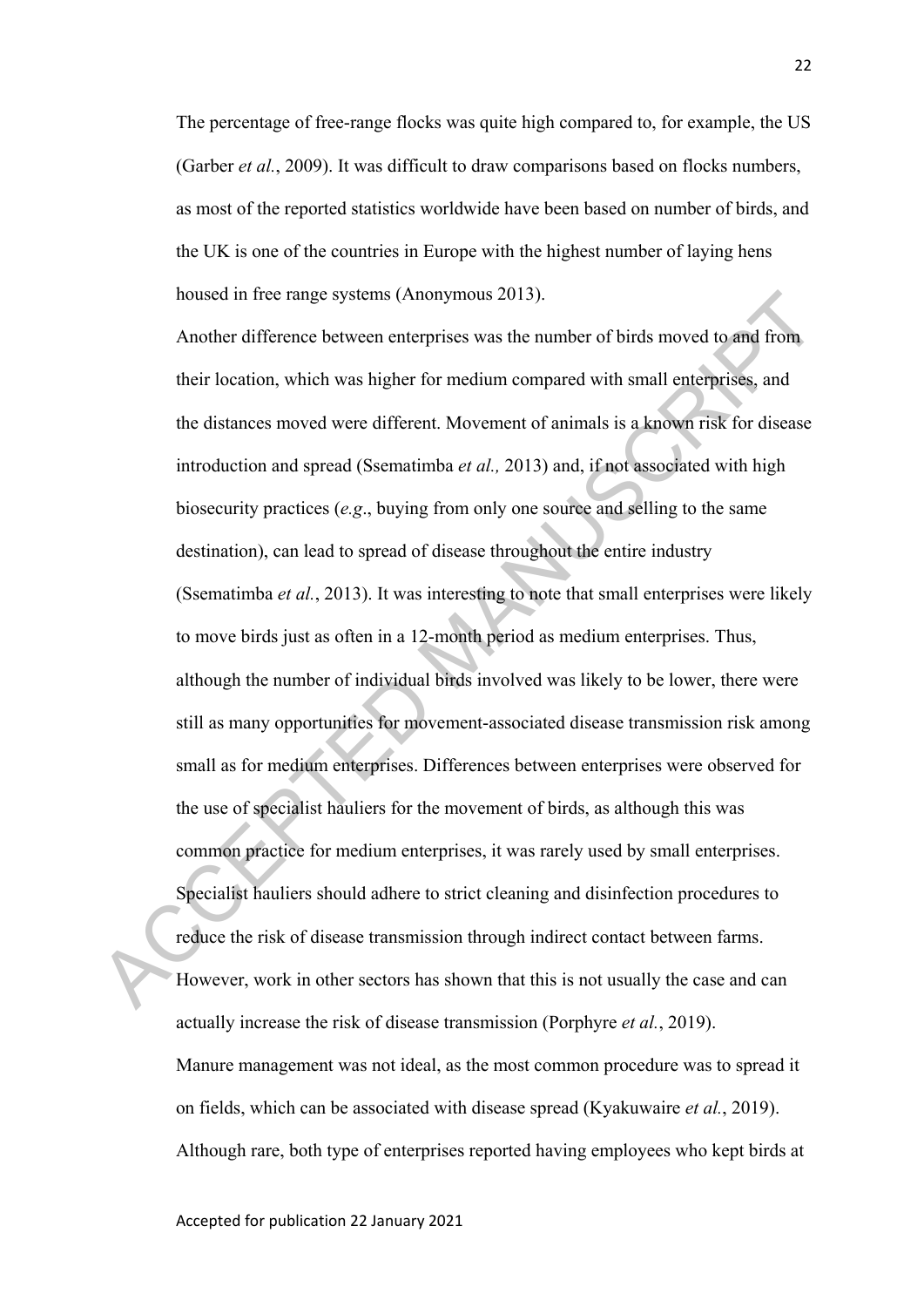home, similar to other reports (Garber *et al.,* 2009). Such personnel have featured in previous highly pathogenic AI outbreaks in the UK (APHA 2015). This practice can pose a risk for disease transmission from backyard poultry keepers to the commercial poultry sector and *vice-versa*. A similar risk of disease transmission exists when several bird species or other livestock animals are kept in the same location as laying hens. This is likely to increase on-site traffic, potentially leading to a greater risk of infectious disease transmission. The most common livestock species kept were sheep, cattle and horses, although some respondents reported having pigs. Avian influenza and other viruses can easily be transmitted between pigs and poultry increasing the risk for mutation and adaptation to human hosts (Nuñez and Ross 2019). Proximity to other livestock herds can constitute a risk for airborne diseases (Ssematimba *et al.,* 2013). Proximity to non-commercial poultry keepers (within one mile of their location) was more frequent in small than in medium enterprises (albeit, not statistically significant); while proximity to commercial poultry, pig, beef and sheep producers was similar between enterprises types. In case of disease incursion the proximity to backyard and commercial poultry producers increases the risk of disease transmission due to local spread (Ssematimba *et al.,* 2013). several bird species or other livestock animals are kept in the same location as laying<br>hens. This is likely to increase on-site traffic, potentially leading to a greater risk of<br>infectious disease transmission. The most

Overall respondents rated their knowledge about poultry health, nutrition, legislation and biosecurity as medium to high. However, this seemed to be at odds with some of the respondents reporting illegal practices in relation to culling and disposal of poultry – particularly in the case of feeding culled poultry to wildlife or dogs, which has substantial implications for disease transmission. These practices indicated a lack of knowledge of the relevant legislation and suggested that authorities should make an effort to disseminate proper advice regarding poultry-keeping legislation more widely. Alternatively, respondents who carry out these practices may not perceive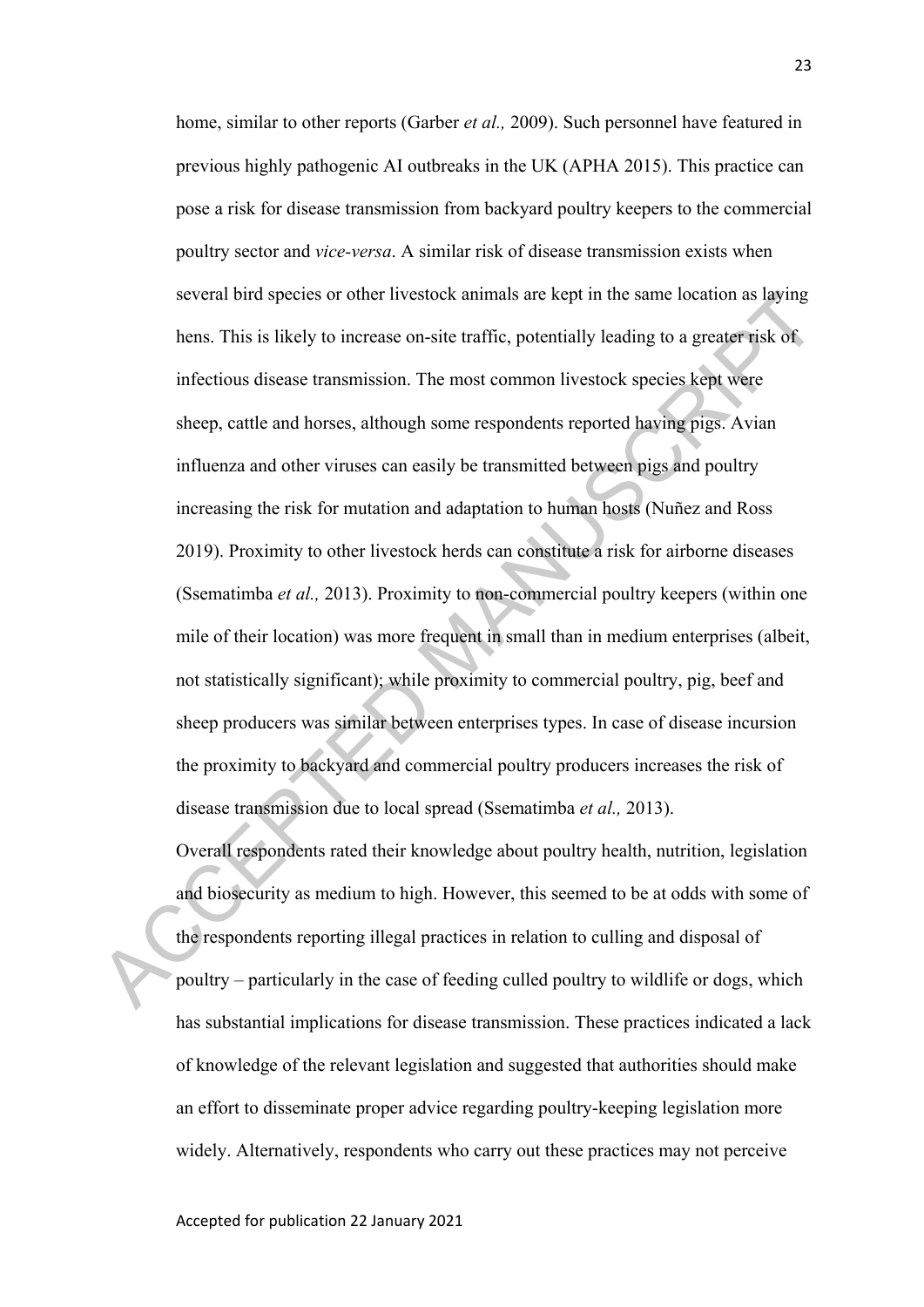their behaviours as a genuine risk to poultry health; which suggested some discrepancy between the delivery of information about the importance of safe disposal of carcases and the understanding of such messages by the producers it is aimed towards.

Disease was not reported to be prevalent in small enterprises flocks, while, for medium enterprises, it was more common to observe behaviour problems and external and internal parasites in these flocks. This may be due to higher stocking densities, greater disease awareness and more frequent or closer inspection of birds in medium enterprise flocks. External and internal parasites are among the most commonly reported disease problems in free-range hens (Singh *et al.,* 2017). It is not surprising that medium enterprises reported regular contact with veterinarians as the main source of health information and of medication for these flocks. On the other hand, poultry in small enterprises were rarely seen by a veterinarian. This may have implications for disease spread, as it makes it possible for disease to could go unobserved for long periods of time before diagnosis, particularly if clinical signs were mild. It could have implications for the dissemination of poultry health-related messages, if the expectation was that veterinary practitioners are best placed to transfer such information to poultry keepers. Vaccination was a more common practice in medium enterprises, which indicated higher awareness to poultry health problems. Discuse was not reported to be prevalent in small enterprises flocks, while, for<br>medium enterprises, it was more common to observe behaviour problems and<br>external and internal parasites in these flocks. This may be due to

All respondents reported implementing at least one biosecurity measure out of a list of 27. In the majority of cases, these measures were not implemented comprehensively, which was similar to results reported elsewhere (Garber *et al.,*  2009; Singh *et al.,* 2017; Scott *et al.,* 2018). In comparison with backyard poultry keepers in Scotland (Correia-Gomes and Sparks 2020), SMEPs implemented more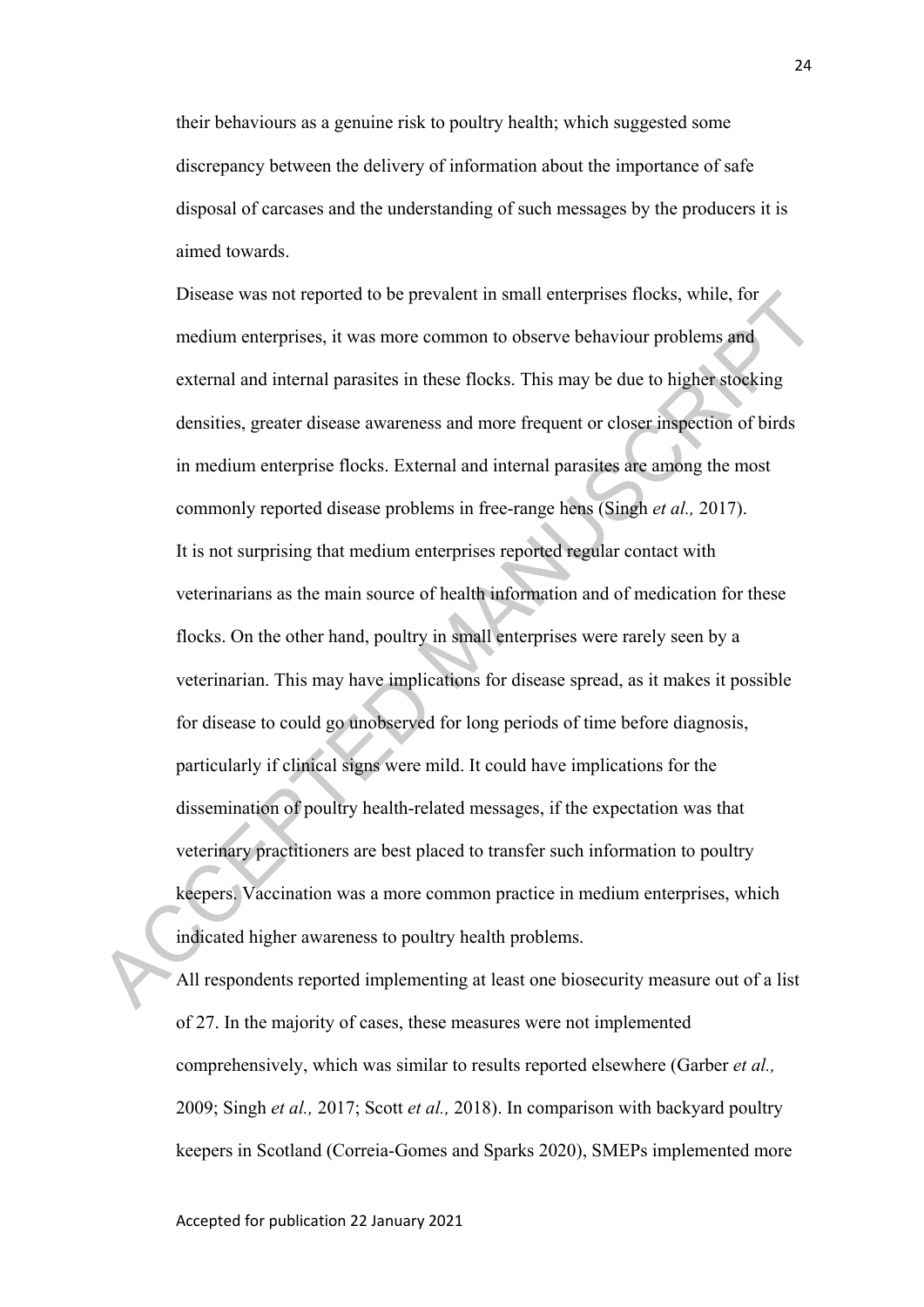biosecurity measures (a median of 15 measures for backyard keepers versus 20 for SMEPs). Biosecurity was higher for medium enterprises, especially for external factors (*e.g*., visitor policy, protection against wildlife, vehicle cleaning, etc.) than for small enterprises. Small enterprises seem to behave, in terms of biosecurity, closer to backyard poultry keepers (Correia-Gomes and Sparks 2020). It would be interesting to compare these results with reported biosecurity for the commercial egg sector in Scotland. It was not within the scope of this survey to ask the respondents to elaborate on why they chose to implement certain measures suggested. This would be an interesting area to explore, to further understand the perceived barriers to implementation of measures that may, at first glance, be considered to be relatively straightforward as well as the extent of compliance. Compliance has been an issue identified in other studies (Sparks 2016; Racicot *et al.,* 2012) and what has been reported here in terms of biosecurity measures was likely to be the best-case scenario. closer to backyard poultry keepers (Correua-Gomes and Sparks 2020). It would be<br>interesting to compare these results with reported biosecurity for the comperical egg<br>sector in Scotland. It was not within the scope of this

Almost 14% of respondents declared that they were aware of whether there were any wild bird reserves within 3 km of the site where they kept their poultry. Contact between domestic poultry and wild birds, water fowl in particular, has recently been associated with outbreaks of AI in the UK (APHA 2017). Furthermore, almost one quarter of the respondents had seen geese in certain months of the year close to their farm. Geese can shed AI virus asymptomatically and pose a particular threat to domestic poultry (Gaidet *et al.,* 2010).

The main concern expressed by respondents was AI, which may have reflected the fact that the survey was conducted during an outbreak in the UK. As the Scotlandwide AI Prevention Zone order (which required that all poultry and captive birds be kept indoors or otherwise separate from wild birds) was in place during most of the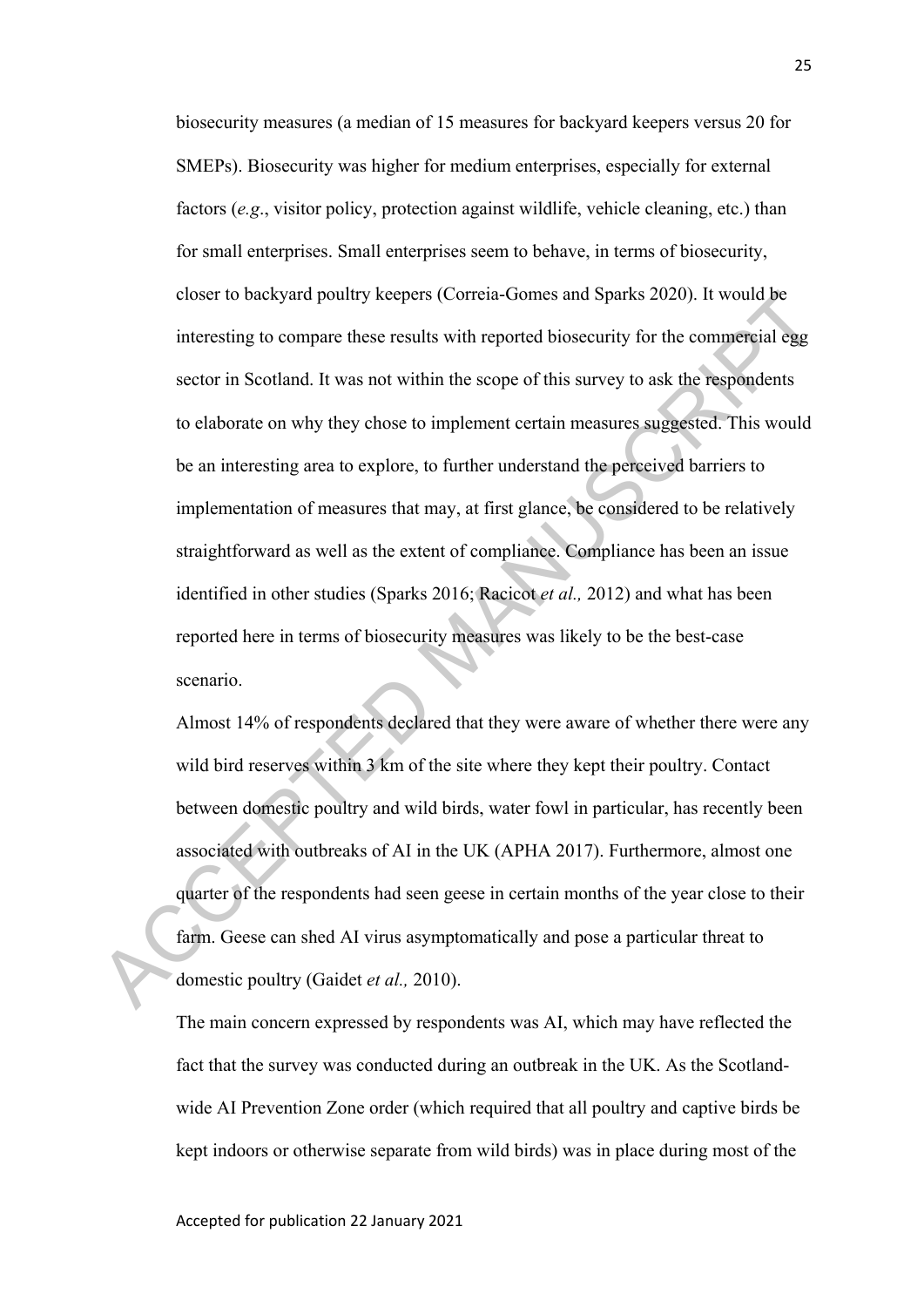survey, it was a good opportunity to ask about views related to problems posed by this order. Findings, in terms of respondents' ability to comply with the order and the main husbandry issues encountered, were similar to that reported in previous AI outbreaks, *i.e.*, welfare (Knight-Jones *et al.,* 2011). As AI outbreaks have been more common in Europe in recent years (Napp *et al.,* 2018) it would be worthwhile for the poultry industry and authorities to provide advice to poultry keepers on how to be prepared for these incursions. It is important that official requirements, such as housing of birds at a time of disease outbreak, are adhered to. This can be facilitated by an understanding of the practicalities of such an order for the range of enterprise types across the affected region.

The speed with which information about outbreaks is provided was an important consideration. Although engagement with authorities was not addressed in this questionnaire, feedback received from a webinar conducted to discuss the findings of the survey with this target population suggested that SMEPs tended not to subscribe to the AI Alerts service from APHA. It is possible that greater engagement across the poultry sector could be achieved at times of disease outbreak if further evidence could be gathered to understand why producers may not take advantage of rapid information services. An understanding of perceived barriers for complying with the protection zone order would provide valuable information regarding the advice given and obligations required of producers in the event of future disease problems. Small and medium egg producers behave differently in terms of disease risk. In terms of implementation of biosecurity practices, small egg producers closely resemble backyard poultry keepers, while medium egg producers are more like large commercial companies. It is important to ensure that SMEPs are considered in common in Europe in recent years (Napp et at., 2018) it would be worthwhile tor the<br>poultry industry and authorities to provide advice to poultry keepers on how to be<br>prepared for these incursions. It is important that off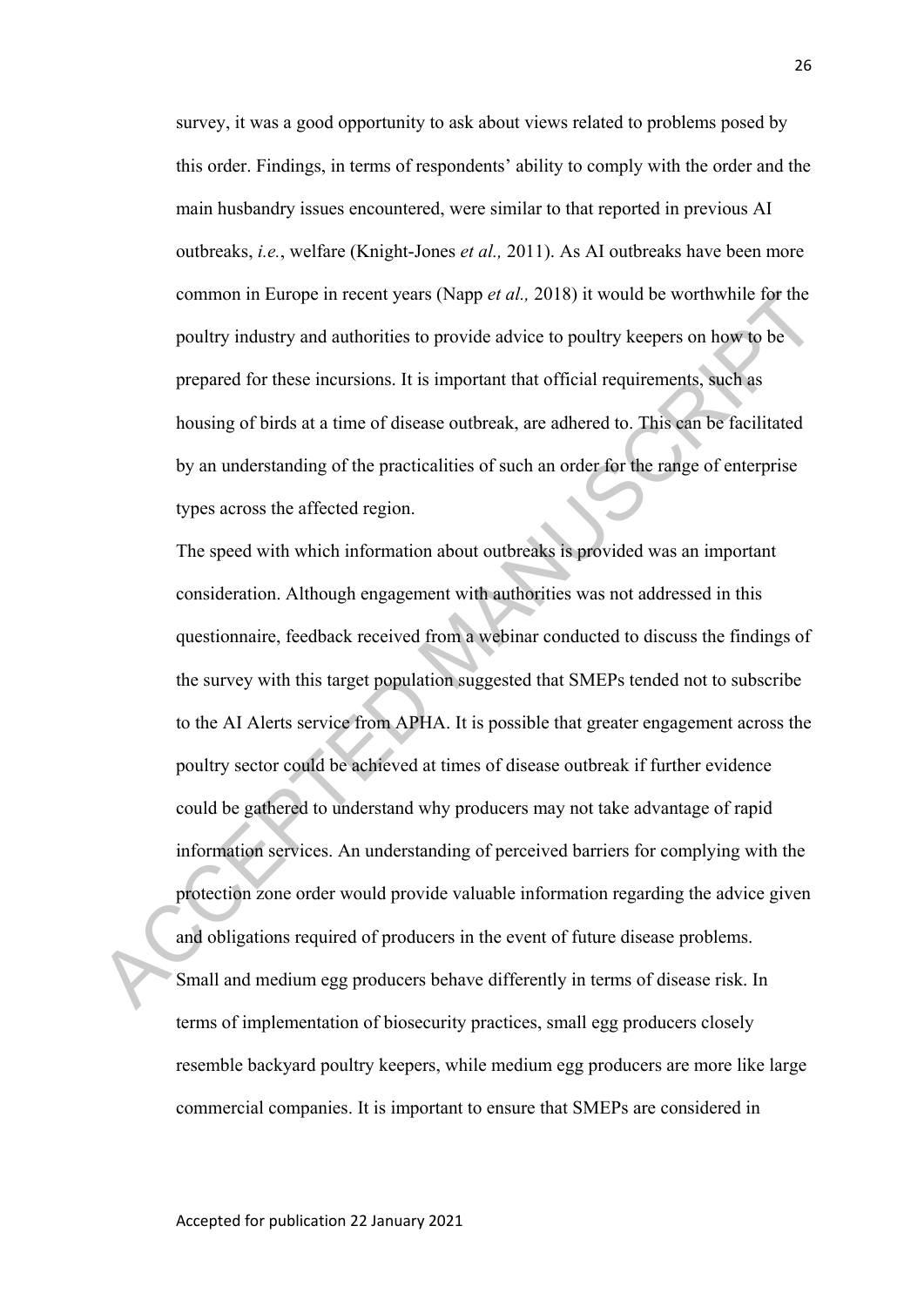contingency plans and disease control programmes and that engagement with them is promoted, so that the uptake of relevant information is optimised.

#### **Funding source:**

This work was undertaken within the Scottish Government Rural Affairs and the Environment Portfolio Strategic Research Programme 2016-2021 and Scottish Government's Centre of Expertise on Animal Disease Outbreaks (EPIC). For more information please see: This work was undertaken within the scottish Government Kural Atlairs and the<br>
Environment Portfolio Strategic Research Programme 2016-2021 and Scottish<br>
Government's Centre of Expertise on Animal Disease Outbreaks (EPIC).

http://www.gov.scot/Topics/Research/About/EBAR/StrategicResearch/strategicresea rch2016-21. The funding body played no role in the study design, data collection and analysis or decision to publish.

#### **Conflict of interest:**

The authors declare no competing interest.

# **Acknowledgements:**

The authors are grateful to the producers who took time to participate in the questionnaire. They would like to acknowledge Joanna Baughan, Katherine Adam, Carol Kyle and Lee-Ann Sutherland for their contribution to this work.

# **References**:

Anonymous. 2003. "The Registration of Establishments Keeping Laying Hens (Scotland) Regulations 2003." Scotland.

http://www.legislation.gov.uk/ssi/2003/576/contents/made.

Anonymous. 2011. "The Animal By-Products (Enforcement) (Scotland) Regulations 2011." http://www.legislation.gov.uk/ssi/2011/171/pdfs/ssi\_20110171\_en.pdf.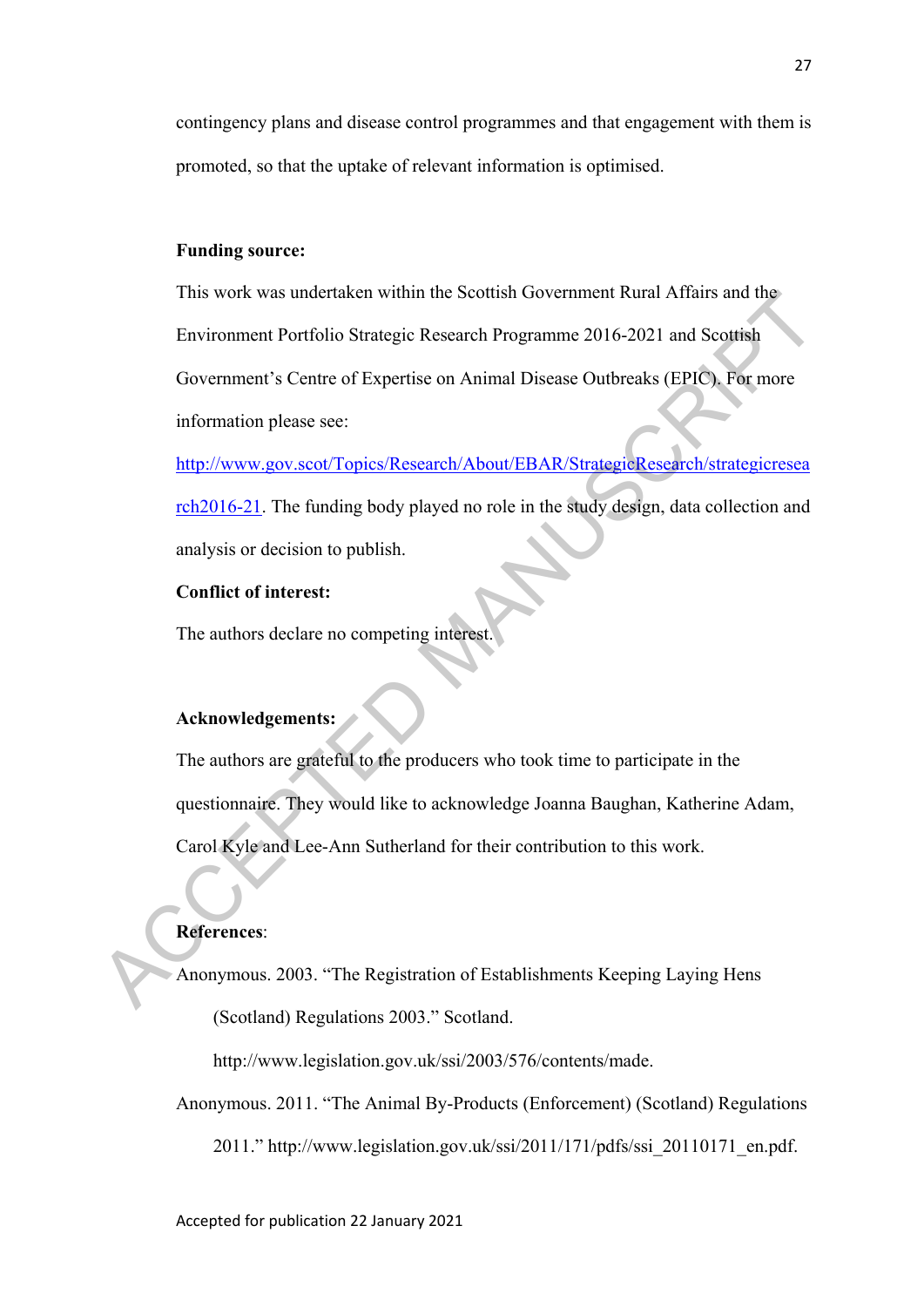Anonymous. 2012. "The Welfare of Animals at the Time of Killing ( Scotland ) Regulations 2012." Scotland.

http://www.legislation.gov.uk/ssi/2012/321/contents/made.

Anonymous. 2013. "Statistics : Laying Hens."

https://www.ciwf.org.uk/media/5235021/Statistics-Laying-hens.pdf.

- Anonymous. 2018. "Economic Report on Scottish Agriculture 2018 Edition." 2018. https://www2.gov.scot/Topics/Statistics/Browse/Agriculture-Fisheries/PubEconomicReport/ERSA2018.
- Anonymous. 2019. "United Kingdom Egg Statistics Quarter 3, 2019." https://assets.publishing.service.gov.uk/government/uploads/system/uploads/att achment\_data/file/843358/eggs-statsnotice-31oct19.pdf. https://www.cuvt.org.uk/mcdia/5235021/Statistics-Laying-hens.pdf.<br>Anonymous. 2018. "Economic Report on Scottish Agriculture-<br>Inters.//www2.gov.scot/Topics/Statistics/Browse/Agriculture-<br>Fisheries/PubEconomic Report/ERSA201
	- APHA. 2015. "Highly Pathogenic Avian Influenza H7N7 (AIV2015/02; Formerly AIV SOS2015/0001), In Table-Egg Laying Hens."

https://www.gov.uk/government/uploads/system/uploads/attachment\_data/file/4 69948/ai-epi-report-july-2015.pdf.

APHA. 2017. "National Epidemiology Report Highly Pathogenic Avian Influenza H5N8: December 2016 to March 2017."

https://assets.publishing.service.gov.uk/government/uploads/system/uploads/att achment\_data/file/630442/ai-epi-report-may-2017.pdf.

Correia-Gomes, Carla, and Nick Sparks. 2020. "Exploring the Attitudes of Backyard Poultry Keepers to Health and Biosecurity." *Preventive Veterinary Medicine* 174 (September 2019): 104812.

https://doi.org/10.1016/j.prevetmed.2019.104812.

Defra. 2017. "Highly Pathogenic Avian Influenza Lessons Identified from the December 2016 to June 2017 Outbreak."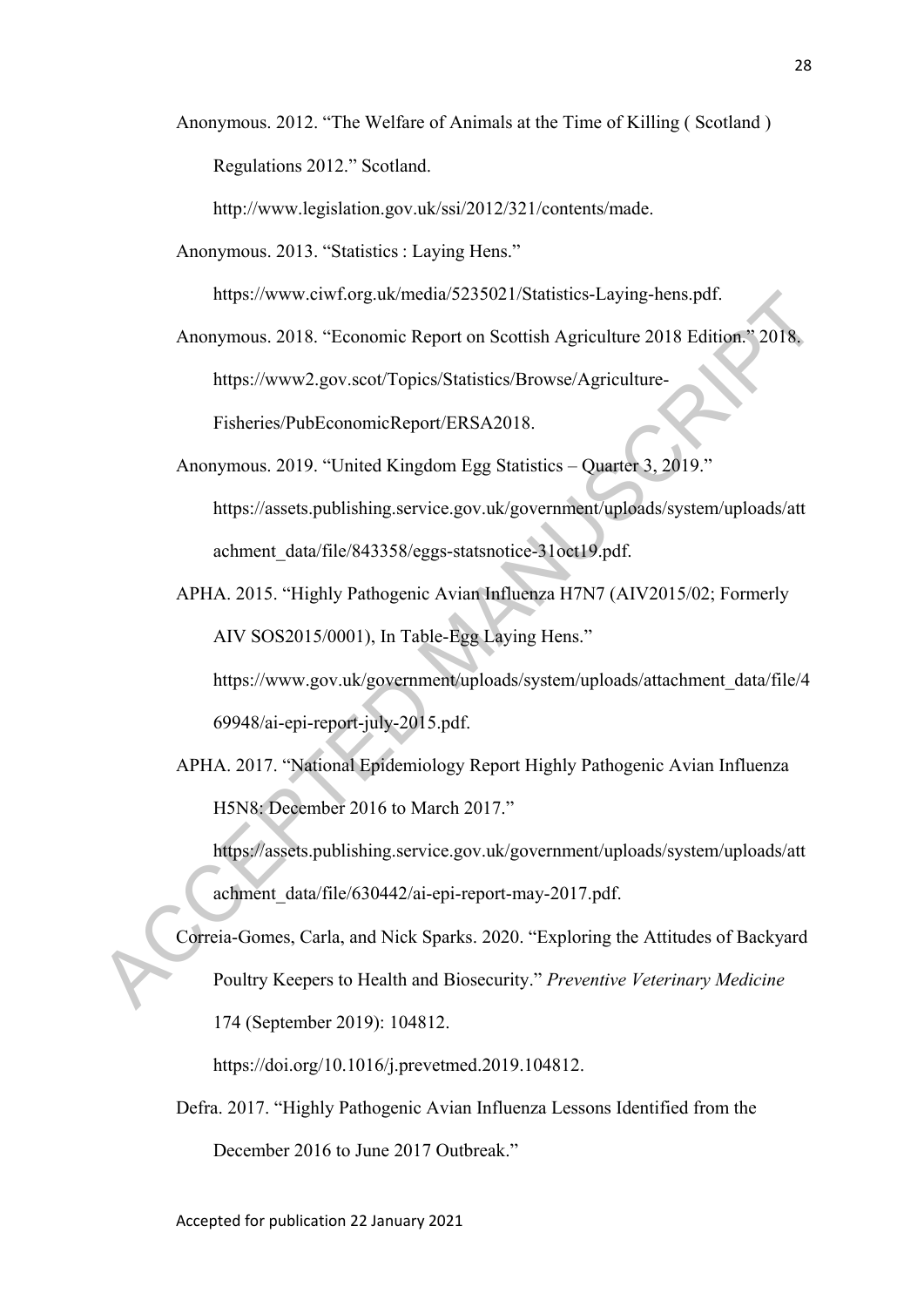https://doi.org/10.3389/fvets.2017.00240.

- Defra. 2018. "Poultry (Including Game Birds): Registration Rules and Forms." 2018. https://www.gov.uk/government/publications/poultry-including-game-birdsregistration-rules-and-forms.
- East, I. J. 2007. "Adoption of Biosecurity Practices in the Australian Poultry Industries." *Australian Veterinary Journal* 85 (3): 107–12. https://doi.org/10.1111/j.1751-0813.2007.00113.x.
- Gaidet, Nicolas, Julien Cappelle, John Y. Takekawa, Diann J. Prosser, Samuel A. Iverson, David C. Douglas, William M. Perry, Taej Mundkur, and Scott H. Newman. 2010. "Potential Spread of Highly Pathogenic Avian Influenza H5N1 by Wildfowl: Dispersal Ranges and Rates Determined from Large-Scale Satellite Telemetry." *Journal of Applied Ecology* 47 (5): 1147–57. https://doi.org/10.1111/j.1365-2664.2010.01845.x. East, 1. J. 2007. "Adopton of Biosceurity Practices in the Australian Poultry<br>
Industries." Australian Veterinary Journal 85 (3): 107–12.<br>
https://doi.org/10.1111/j.1751-0813.2007.00113.x.<br>
Gridet, Nicolas, Julien Cappelle
	- Garber, L., K. Forde-Folle, A. Beam, and G. Hill. 2009. "Survey of Small-Enterprise Chicken Operations in the United States." *Preventive Veterinary Medicine* 90 (3–4): 204–10. https://doi.org/10.1016/j.prevetmed.2009.05.013.
	- Hill, Sarah C., Ruth J. Manvell, Bodo Schulenburg, Wendy Shell, Paul S. Wikramaratna, Christopher Perrins, Ben C. Sheldon, Ian H. Brown, and Oliver G. Pybus. 2016. "Antibody Responses to Avian Influenza Viruses in Wild Birds Broaden with Age." *Proceedings of the Royal Society B: Biological Sciences* 283 (1845): 1–9. https://doi.org/10.1098/rspb.2016.2159.

Irvine, Richard M. 2015. "A Conceptual Study of Value Chain Analysis as a Tool for Assessing a Veterinary Surveillance System for Poultry in Great Britain." *Agricultural Systems* 135: 143–58. https://doi.org/10.1016/j.agsy.2014.12.007. Karabozhilova, I., B. Wieland, S. Alonso, L. Salonen, and B. Häsler. 2012.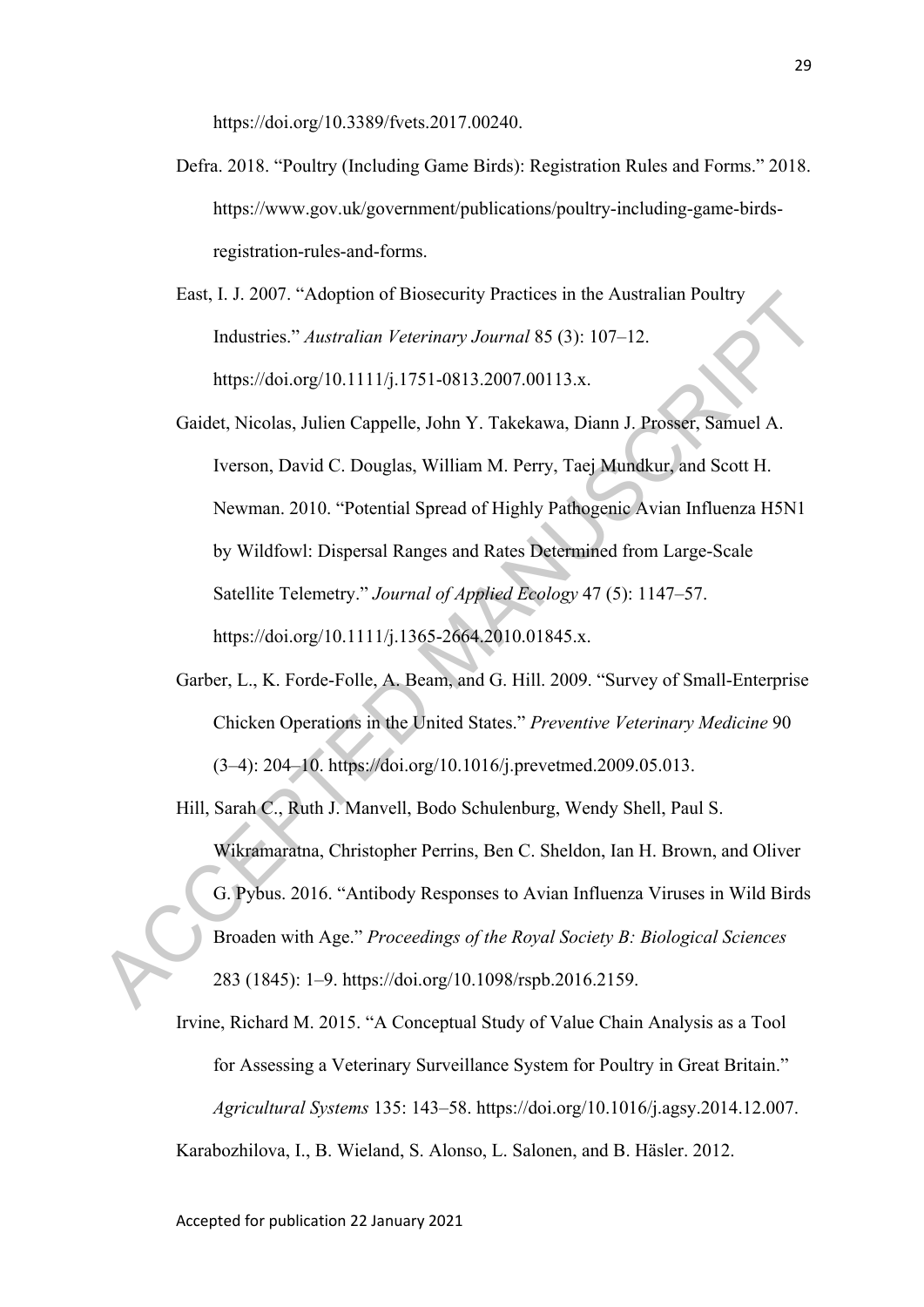"Backyard Chicken Keeping in the Greater London Urban Area: Welfare Status, Biosecurity and Disease Control Issues." *British Poultry Science* 53 (4): 421–30. https://doi.org/10.1080/00071668.2012.707309.

- Knight-Jones, T. J.D., J. Gibbens, M. Wooldridge, and K. D.C. Stärk. 2011. "Assessment of Farm-Level Biosecurity Measures after an Outbreak of Avian Influenza in the United Kingdom." *Transboundary and Emerging Diseases* 58 (1): 69–75. https://doi.org/10.1111/j.1865-1682.2010.01183.x.
- Kyakuwaire, Margaret, Giregon Olupot, Alice Amoding, Peter Nkedi-Kizza, and Twaha Ateenyi Basamba. 2019. "How Safe Is Chicken Litter for Land Application as an Organic Fertilizer? A Review." *International Journal of Environmental Research and Public Health* 16 (19). https://doi.org/10.3390/ijerph16193521. TASSESSIMICH DI Farm-Level Biosceurtly Measures after an Outbreak of Ayam<br>
Influenza in the United Kingdom." Transboundary and Emerging Diseases 58<br>
(1): 69–75. https://doi.org/10.11111/j.1865-1682.2010.01183.x.<br>
Kyakuwair
	- Napp, S., N. Majó, R. Sánchez-Gónzalez, and J. Vergara-Alert. 2018. "Emergence and Spread of Highly Pathogenic Avian Influenza A(H5N8) in Europe in 2016- 2017." *Transboundary and Emerging Diseases* 65 (5): 1217–26. https://doi.org/10.1111/tbed.12861.
	- Nuñez, Ivette A., and Ted M. Ross. 2019. "A Review of H5Nx Avian Influenza Viruses." *Therapeutic Advances in Vaccines and Immunotherapy* 7 (January): 1–5. https://doi.org/10.1177/2515135518821625.

Porphyre, Thibaud, Barend M.de C. Bronsvoort, George J. Gunn, and Carla Correia-Gomes. 2019. "Multilayer Network Analysis Unravels Haulage Vehicles as a Hidden Threat to the British Swine Industry." *Transboundary and Emerging Diseases*, no. December 2019: 1–16. https://doi.org/10.1111/tbed.13459.

Racicot, M., D. Venne, A. Durivage, and J.-P. Vaillancourt. 2012. "Evaluation of Strategies to Enhance Biosecurity Compliance on Poultry Farms in Québec: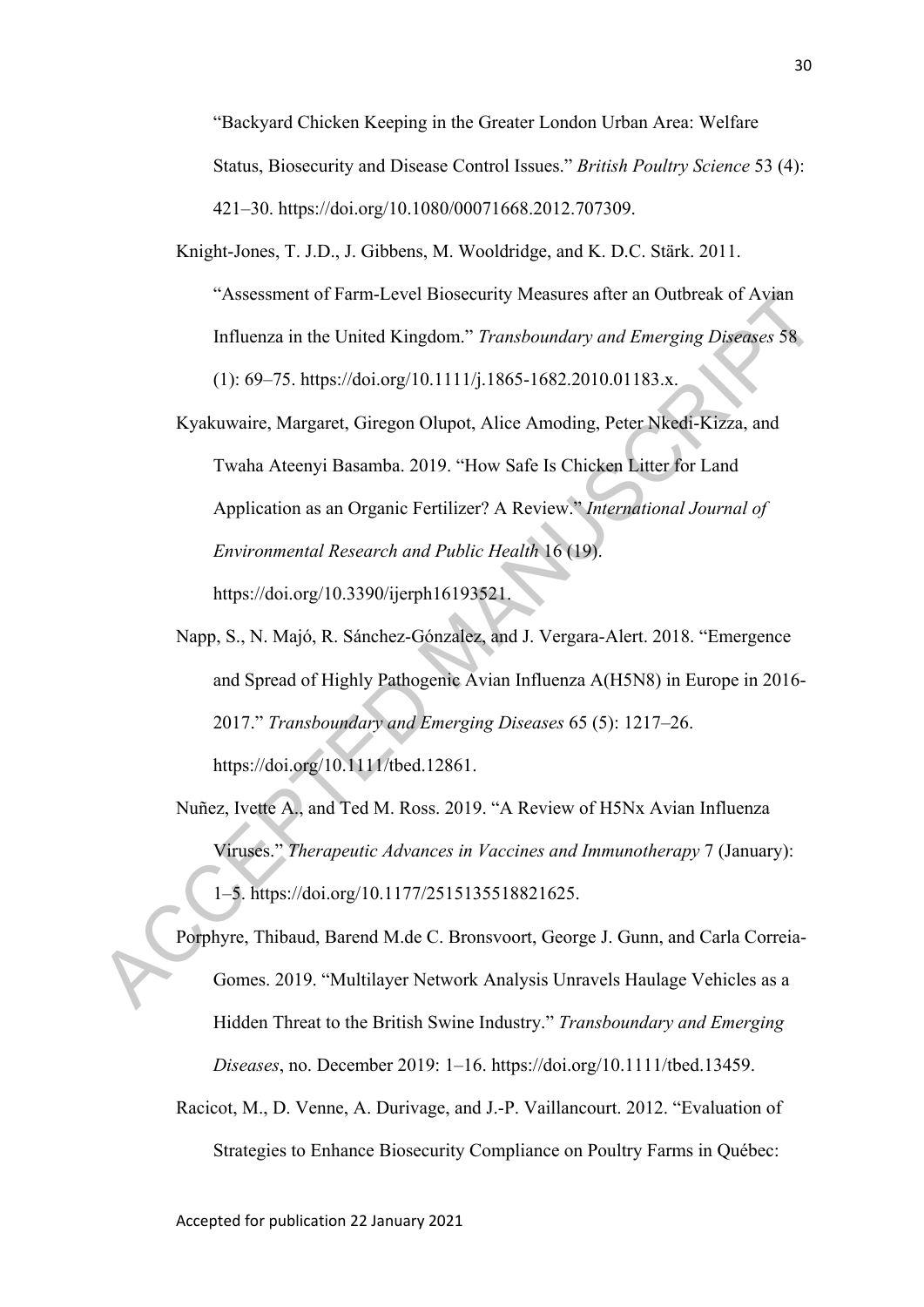Effect of Audits and Cameras." *Preventive Veterinary Medicine* 103 (2–3): 208–18.

Red Tractor. 2019a. "Chicken Standards: Breeder Layers." https://assurance.redtractor.org.uk/contentfiles/Farmers-6805.pdf?\_=637054388752358664.

Red Tractor. 2019b. "Chicken Standards: Free Range." https://assurance.redtractor.org.uk/contentfiles/Farmers-

7055.pdf? = 637049429987890624.

Scott, Angela Bullanday, Mini Singh, Peter Groves, Marta Hernandez-Jover, Belinda Barnes, Kathryn Glass, Barbara Moloney, Amanda Black, and Jenny Ann Toribio. 2018. "Biosecurity Practices on Australian Commercial Layer and Meat Chicken Farms: Performance and Perceptions of Farmers." *PLoS ONE* 13 (4): 1–17. https://doi.org/10.1371/journal.pone.0195582. 6805.pdf?\_=63/054388/52358664.<br>
Red Tractor. 2019b. "Chicken Standards: Free Range."<br>
https://assurance.redtractor.org.uk/contentfiles/Farmers-<br>
7055.pdf?\_=637049429987890624.<br>
Scott, Angela Bullanday, Mini Singh, Peter G

Scottish Government. 2018. "Results from the June 2018 Scottish Agricultural Census A National Statistics Publication for Scotland," no. June. https://doi.org/978-1-78781-287-1.

Singh, Mini, Isabelle Ruhnke, Carolyn De Koning, Kelly Drake, Alan G. Skerman, Geoff N. Hinch, and Philip C. Glatz. 2017. "Demographics and Practices of Semi-Intensive Free-Range Farming Systems in Australia with an Outdoor Stocking Density of ≤1500 Hens/Hectare." *PLoS ONE* 12 (10): 1–19. https://doi.org/10.1371/journal.pone.0187057.

Sparks, Nick. 2016. "On-Farm Control of Campylobacter." In *27th Annual Australian Poultry Science Symposium*, 125–32. Sydney, New South Wales, Australia.

Ssematimba, A., T. J. Hagenaars, J. J. de Wit, F. Ruiterkamp, T. H. Fabri, J. A.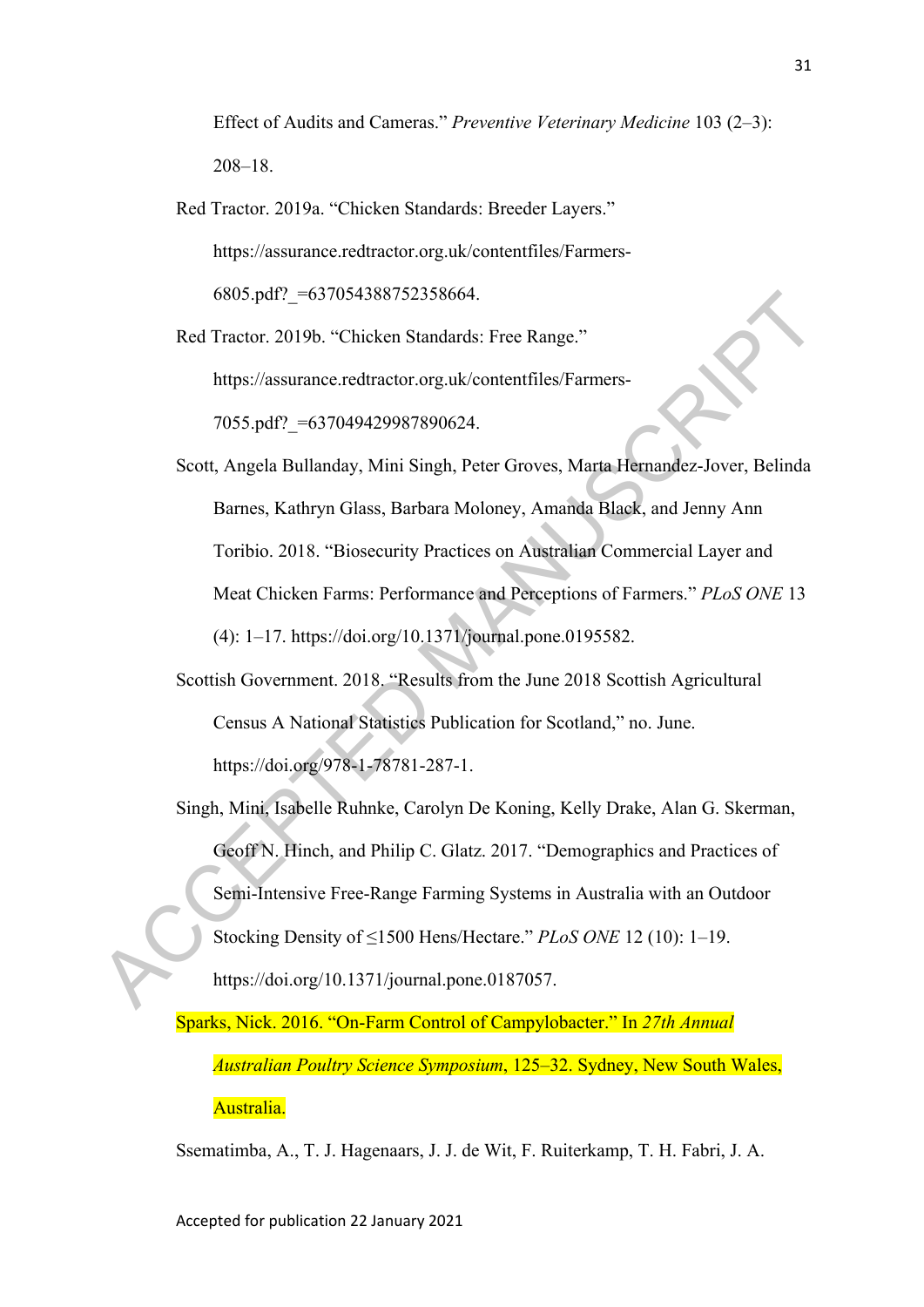Stegeman, and M. C.M. de Jong. 2013. "Avian Influenza Transmission Risks: Analysis of Biosecurity Measures and Contact Structure in Dutch Poultry Farming." *Preventive Veterinary Medicine* 109 (1–2): 106–15. https://doi.org/10.1016/j.prevetmed.2012.09.001.

#### **Data availability statement**

The data that support the findings of this study are available from the Madeleine Henry, [MKH – madeleine.henry@sruc.ac.uk], upon reasonable request.

#### **List of Figures:**

Figure. Average and maximum distance (miles) birds were transported, by enterprise type. Data availability statement<br>
The data that support the findings of this study are available from the Madeleine<br>
Henry, [MKH – madeleine.henry@sruc.ac.uk], upon reasonable regluest.<br>
List of Figures:<br>
Figure . Average and m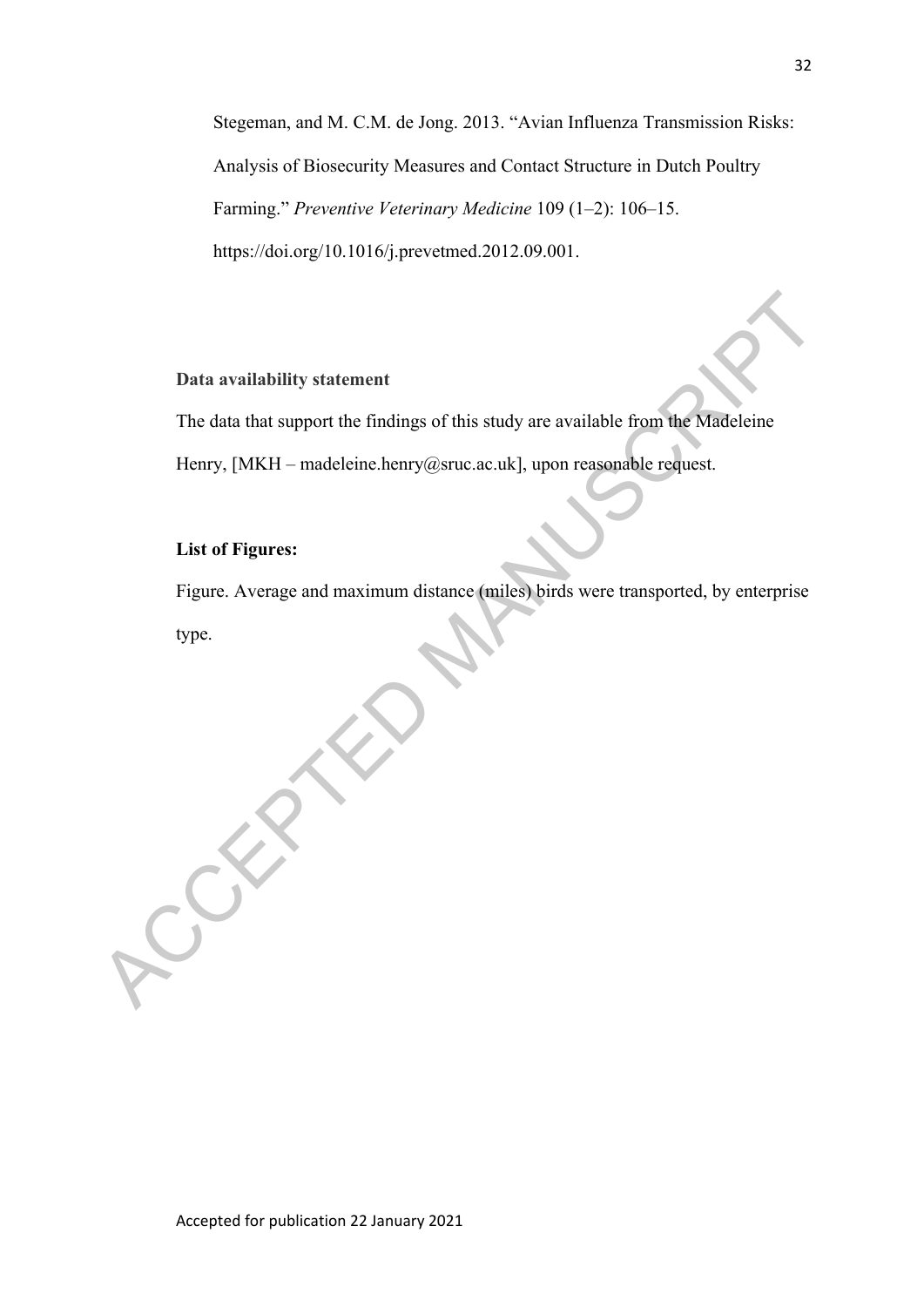#### **Tables**

|                                                             | All respondents |      |                 | Small enterprises | Medium enterprises | P value        |         |
|-------------------------------------------------------------|-----------------|------|-----------------|-------------------|--------------------|----------------|---------|
| Sex                                                         | N               | $\%$ | N               | $\%$              | $\mathsf{N}$       | $\%$           | 0.281   |
| Female                                                      | 26              | 32.9 | 16              | 40.0              | 10                 | 27.8           |         |
| Male                                                        | 51              | 64.6 | 23              | 57.5              | 26                 | 72.2           |         |
| <b>NR</b>                                                   |                 | 1.3  |                 | 2.5               | $\mathbf 0$        | $\mathbf{0}$   |         |
| Age                                                         |                 |      |                 |                   |                    |                | 0.027   |
| Under 35                                                    | 0               | 0    | 0               | $\mathbf 0$       | $\Omega$           | $\overline{0}$ |         |
| 35-44                                                       | 15              | 19.0 | 3               | 7.5               | 12                 | 33.3           |         |
| 45-54                                                       | 20              | 25.3 | 10              | 25.0              | 10 <sup>1</sup>    | 27.8           |         |
| 55-64                                                       | 21              | 26.6 | 12              | 30.0              | 8 <sup>°</sup>     | 22.2           |         |
| 65 and over                                                 | 21              | 26.6 | 14              | 35.0              | $6 \mid$           | 16.7           |         |
| <b>NR</b>                                                   | $\overline{2}$  | 2.5  | 1               | 2.5               | $\Omega$           | 0              |         |
| Role                                                        |                 |      |                 |                   |                    |                | 0.46    |
| Manager                                                     | 1               | 1.3  | $\mathbf{0}$    | $\overline{0}$    | 1                  | 2.8            |         |
| Owner                                                       | 75              | 94.9 | 39              | 97.5              | 34                 | 94.4           |         |
| Owner+manager                                               |                 | 1.3  | 0               | O.                |                    | 2.8            |         |
| <b>NR</b>                                                   | 2               | 2.5  |                 | 2.5               | $\overline{0}$     | 0              |         |
| Training type                                               |                 |      |                 |                   |                    |                | < 0.001 |
| No formal training                                          | 52              | 65.8 | 32 <sub>2</sub> | 80.0              | 18                 | 50             |         |
| Attended certified<br>training/refresher short<br>course(s) | 5               | 6.3  |                 | 2.5               | $\overline{4}$     | 11.1           |         |
| Attended further education<br>(e.g. HNC/HND) course(s)      | 7               | 8.9  | 0               | $\mathbf 0$       | $\overline{7}$     | 19.4           |         |

# Table 1: Demographics of the respondents for all the respondents and split by small and medium enterprises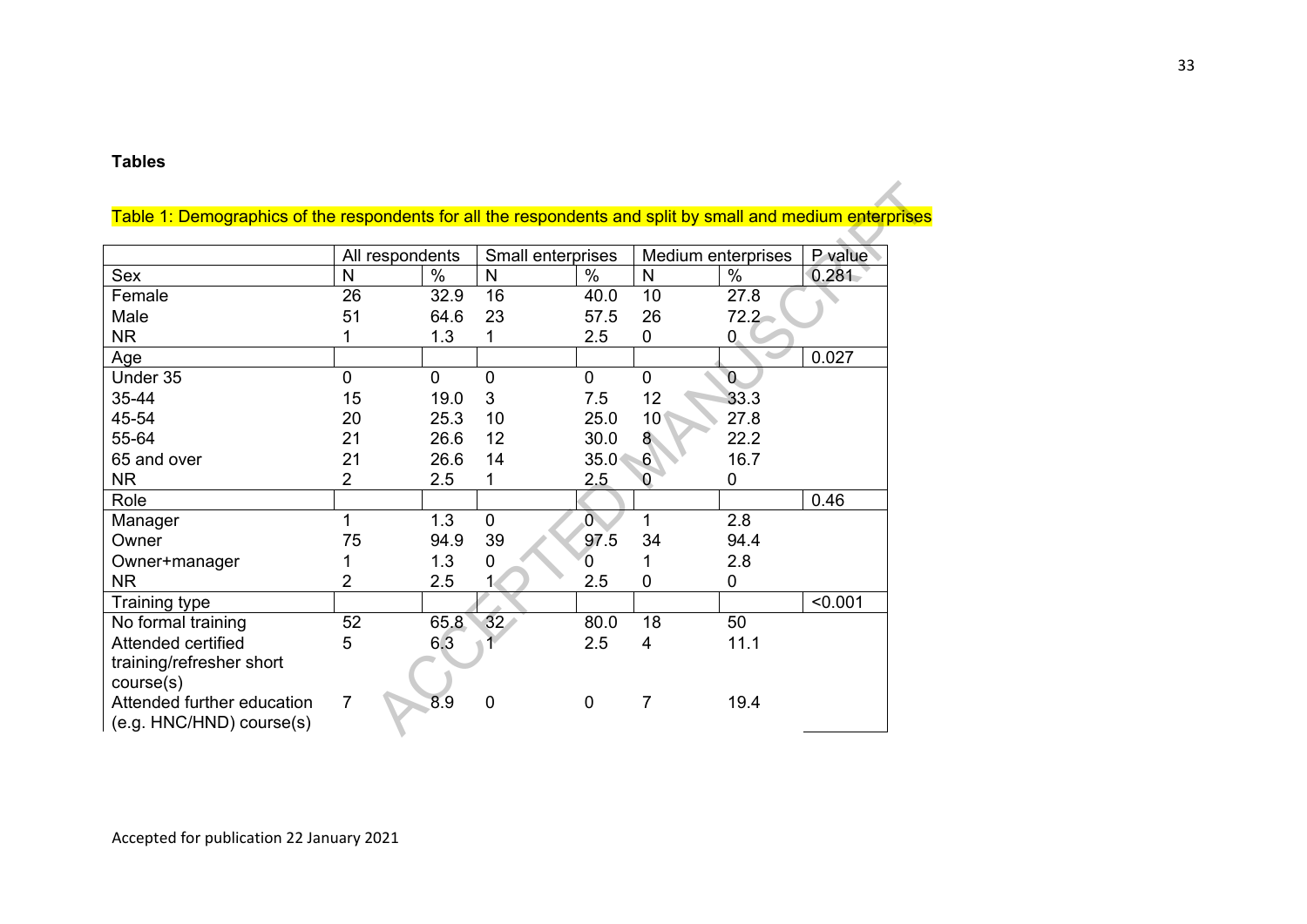| Attended higher education                              | 6 | 7.6 | 5.0  | 11.1 |  |
|--------------------------------------------------------|---|-----|------|------|--|
| (e.g. BSc, MSc) course(s)<br>Attended non-certified    |   | 25  |      | 5.6  |  |
| training/refresher short<br>course(s) such as in-house |   |     |      |      |  |
| courses                                                |   |     |      |      |  |
| Other                                                  |   |     |      |      |  |
| <b>NR</b>                                              |   | 8.9 | 12.5 | 2.8  |  |
| <b>Lagandi M</b><br>sauste O' parasptage ND            |   |     |      |      |  |

#### Table 2: Biosecurity measures taken by small and medium enterprises – numbers and (percentage).

| training/refresher short                                                                        |        |        |           |            |                 |                |             |                                                       |       |  |         |
|-------------------------------------------------------------------------------------------------|--------|--------|-----------|------------|-----------------|----------------|-------------|-------------------------------------------------------|-------|--|---------|
| course(s) such as in-house<br>courses                                                           |        |        |           |            |                 |                |             |                                                       |       |  |         |
| Other                                                                                           |        | 0      | 0         | 0          |                 | 0              | 0           | 0                                                     |       |  |         |
| <b>NR</b>                                                                                       |        | 7      | 8.9       | 5          |                 | 12.5           |             | 2.8                                                   |       |  |         |
| Legend: N - counts, % - percentage, NR - non-response.                                          |        |        |           |            |                 |                |             |                                                       |       |  |         |
|                                                                                                 |        |        |           |            |                 |                |             |                                                       |       |  |         |
|                                                                                                 |        |        |           |            |                 |                |             |                                                       |       |  |         |
|                                                                                                 |        |        |           |            |                 |                |             |                                                       |       |  |         |
|                                                                                                 |        |        |           |            |                 |                |             |                                                       |       |  |         |
| Table 2: Biosecurity measures taken by small and medium enterprises – numbers and (percentage). |        |        |           |            |                 |                |             |                                                       |       |  |         |
|                                                                                                 |        |        |           |            |                 |                |             |                                                       |       |  |         |
|                                                                                                 |        |        |           |            |                 |                |             | <b>Medium enterprises</b><br><b>Small enterprises</b> |       |  | P value |
|                                                                                                 | $A+U$  | S+N    | <b>NA</b> | <b>NR</b>  | A+U             | $S+N$          | ΝA          | <b>NR</b>                                             |       |  |         |
| <b>Strategy</b>                                                                                 | $(\%)$ | $(\%)$ | (%)       | $(\%)$     | (%)             | $(\%)$         | $(\%)$      | $(\%)$                                                |       |  |         |
| 1.Operate an<br>all-in                                                                          | 11     | 16     | 8(20)     | 3(7.5)     | 24              | 5 <sub>1</sub> | 4           | 3(8.3)                                                | 0.006 |  |         |
|                                                                                                 |        |        |           |            |                 |                |             |                                                       |       |  |         |
| all-out policy<br>when                                                                          | (27.5) | (40)   |           |            | (66.7)          | (13.9)         | (11.1)      |                                                       |       |  |         |
| restocking                                                                                      |        |        |           |            |                 |                |             |                                                       |       |  |         |
| 2.Buy animals from                                                                              | 34(85) | 1      | 3         | 2(5)       | 35              |                | $\mathbf 0$ | 1(2.8)                                                | 0.425 |  |         |
| reputable sources                                                                               |        | (2.5)  | (7.5)     |            | (97.2)          |                |             |                                                       |       |  |         |
| stock<br>3.New<br>is                                                                            | 22(55) | 5      | 4(10)     | 9          | 12 <sup>2</sup> | 3(8.3)         | 13          | 8                                                     | 0.044 |  |         |
| isolated                                                                                        | 30(75) | (12.5) | 3         | (22.5)     | (33.3)<br>28    |                | (36.1)      | (22.2)                                                | 0.721 |  |         |
| 4. Isolate any poultry<br>that is showing signs                                                 |        | 6(15)  | (7.5)     | 1(2.5)     | (77.8)          | 3(8.3)         | 3(8.3)      | 2(5.6)                                                |       |  |         |
| οf<br>illness<br>from                                                                           |        |        |           |            |                 |                |             |                                                       |       |  |         |
| healthy poultry                                                                                 |        |        |           |            |                 |                |             |                                                       |       |  |         |
| 5. Limit the number of                                                                          | -21    | 4(10)  | 14        | (2.5)<br>1 | 27              | 3(8.3)         | 3(8.3)      | 3(8.3)                                                | 0.021 |  |         |
| visits to other poultry<br>units<br>livestock<br>or                                             | (52.5) |        | (35)      |            | (75)            |                |             |                                                       |       |  |         |

Accepted for publication 22 January 2021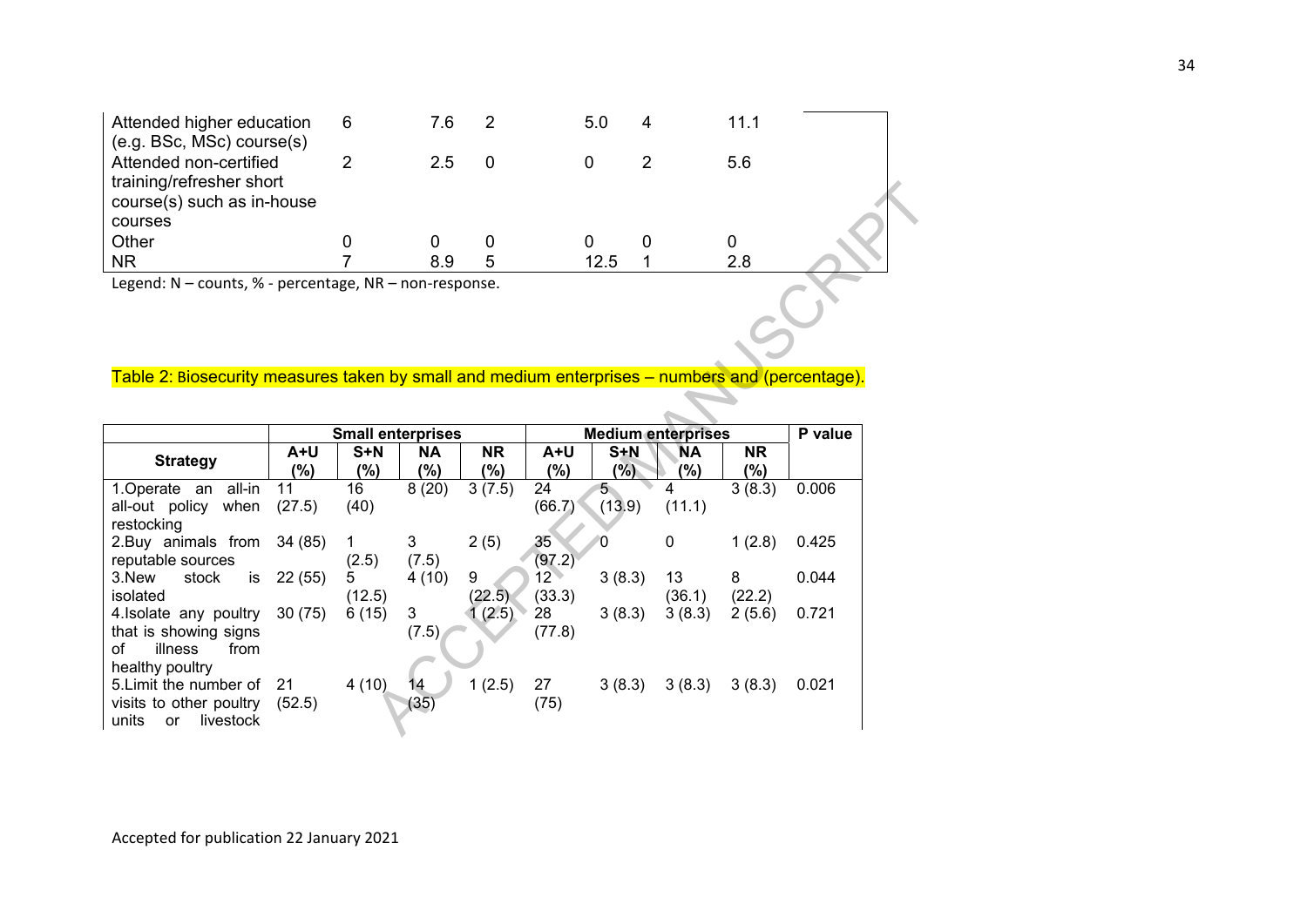| units<br>6. Visitor access to                    | 24(60)            | 8(20)                     | 7          | 1(2.5)      | 33                        | 2(5.6)                   | $\mathbf 0$ | 1(2.8) | 0.002 |
|--------------------------------------------------|-------------------|---------------------------|------------|-------------|---------------------------|--------------------------|-------------|--------|-------|
| poultry is restricted                            |                   |                           | (17.5)     |             | (91.7)                    |                          |             |        |       |
| 7.Specific/clean                                 | 14 (35)           | 20                        | 5          | 1(2.5)      | 24                        | 8                        | 2(5.6)      | 2(5.6) | 0.018 |
| clothing<br>when                                 |                   | (50)                      | (12.5)     |             | (66.7)                    | (22.3)                   |             |        |       |
| accessing<br>poultry<br>area(s)                  |                   |                           |            |             |                           |                          |             |        |       |
| 8.Specific/clean                                 | 15                | 19                        | 5          | 1(2.5)      | 27                        | $\overline{7}$           | $\mathbf 0$ | 2(5.6) | 0.001 |
| footwear<br>when                                 | (37.5)            | (47.5)                    | (12.5)     |             | (75)                      | (19.5)                   |             |        |       |
| poultry<br>accessing                             |                   |                           |            |             |                           |                          |             |        |       |
| area(s)<br>9. Specific/clean                     | 9                 | 21                        | 8(20)      | 2(5)        | 14                        | 5                        | 14          | 3(8.3) | 0.004 |
| footwear<br>when                                 | (22.5)            | (52.5)                    |            |             | (38.9)                    | (13.9)                   | (38.9)      |        |       |
| visiting<br>poultry<br>0f                        |                   |                           |            |             |                           |                          |             |        |       |
| different ages on the                            |                   |                           |            |             |                           |                          |             |        |       |
| same site<br>10.Hand<br>washing                  | 19                | 18                        | 2(5)       | 1(2.5)      | 26                        | $\overline{7}$           |             | 3(8.3) | 0.020 |
| before<br>handling                               | (47.5)            | (45)                      |            |             | (72.2)                    | (19.5)                   |             |        |       |
| poultry                                          |                   |                           |            |             |                           |                          |             |        |       |
| 11.Hand<br>washing                               | 34 (85)           | $\sqrt{5}$                | 1          | $\mathbf 0$ | 29                        | 4                        | O           | 3(8.3) | 0.241 |
| after handling poultry<br>12. Provision of clean | 40                | (12.5)<br>0               | (2.5)<br>0 | $\mathbf 0$ | (80.6)<br>34              | (11.1)<br>$\overline{0}$ | 1(2.8)      | 1(2.8) | 0.221 |
| water to my birds                                | (100)             |                           |            |             | (94.4)                    |                          |             |        |       |
| 13. Clean out poultry                            | 32(80)            | 2(5)                      | 1          | 5           | 18                        | 1(2.8)                   | 9(25)       | 8      | 0.005 |
| housing                                          |                   |                           | (2.5)      | (12.5)      | (50)                      |                          |             | (22.2) |       |
| 14. Disinfect housing<br>between batches of      | 27<br>(67.5)      | 8(20)                     | 3<br>(7.5) | 2(5)        | 34 <sup>°</sup><br>(94.5) | 0                        | 2(5.6)      | 0      | 0.004 |
| poultry                                          |                   |                           |            |             |                           |                          |             |        |       |
| 15.Fence<br>holding                              | 27                | $\ensuremath{\mathsf{3}}$ | 6(15)      | 4(10)       | 30                        | $\mathbf 0$              | 3(8.3)      | 3(8.3) | 0.335 |
| boundaries                                       | (67.5)            | (7.5)                     |            |             | (83.3)                    |                          |             |        |       |
| 16. Control rodents                              | 35                | 1                         | 2(5)       | 2(5)        | 36                        | $\mathbf 0$              | 0           | 0      | 0.245 |
| 17. Control insects                              | (87.5)<br>28 (70) | (2.5)<br>5                | 3.         | 4(10)       | (100)<br>29               | 2(5.6)                   | 1(2.8)      | 4      | 0.602 |
|                                                  |                   | (12.5)                    | (7.5)      |             | (80.6)                    |                          |             | (11.1) |       |
| 18. Take measures to                             | 25                | 3                         | 8(20)      | 4(10)       | 32                        | 2(5.6)                   | 1(2.8)      | 1(2.8) | 0.036 |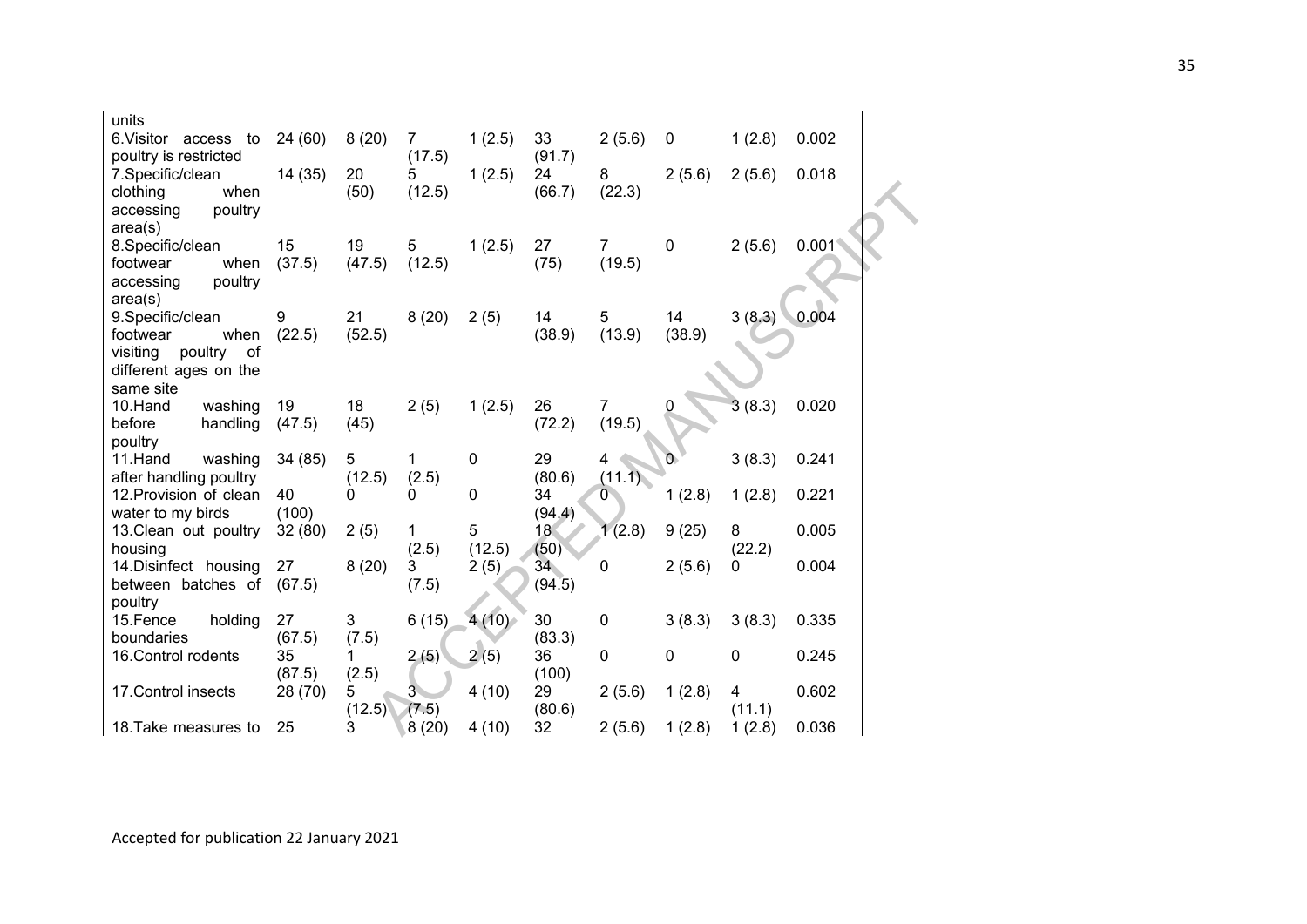| wildlife<br>stop<br>accessing poultry or<br>poultry<br>accommodation                        | (62.5)       | (7.5)       |                  |        | (88.9)       |              |              |             |         |
|---------------------------------------------------------------------------------------------|--------------|-------------|------------------|--------|--------------|--------------|--------------|-------------|---------|
| 19. Take measures to<br>stop<br>wildlife<br>accessing<br>feed<br>or<br>waste areas          | 31<br>(77.5) | 2(5)        | 3<br>(7.5)       | 4(10)  | 33<br>(91.7) | 2(5.6)       | 1(2.8)       | $\mathbf 0$ | 0.280   |
| 20.Prevent<br>contact<br>between poultry and<br>other animals on my<br>holding              | 24 (60)      | 12<br>(30)  | 3<br>(7.5)       | 1(2.5) | 29<br>(80.5) | 5<br>(13.9)  | $\mathbf 0$  | 2(5.6)      | 0.071   |
| 21.Prevent<br>contact<br>between my poultry<br>and my neighbours'<br>animals                | 27<br>(67.5) | 2(5)        | 10<br>(25)       | 1(2.5) | 33<br>(91.7) | $\pmb{0}$    | 2(5.6)       | 1(2.8)      | 0.023   |
| 22. Avoid exchanging<br>animals<br>live<br>with<br>neighbours/ friends                      | 25<br>(62.5) | 3<br>(7.5)  | 10<br>(25)       | 2(5)   | 30<br>(83.4) | 2(5.6)       | 3(8.3)       | (2.8)       | 0.191   |
| 23. Avoid exchanging<br>equipment<br>with<br>neighbours/ friends                            | 25<br>(62.5) | 2(5)        | 11<br>(27.5)     | 2(5)   | 29<br>(80.6) | 3(8.3)       | 3(8.3)       | 1(2.8)      | 0.131   |
| 24. Thoroughly clean<br>and disinfect shared<br>equipment<br>before<br>using it             | 14 (35)      | 1<br>(2.5)  | 22<br>(55)       | 3(7.5) | 20<br>(55.6) | $\mathbf{0}$ | 15<br>(41.7) | 1(2.8)      | 0.232   |
| 25.No<br>bird<br>wild<br>feeder<br>the<br>on<br>property                                    | 20(50)       | 9<br>(22.5) | 8(20)            | 3(7.5) | 25<br>(69.4) | 3(8.3)       | 5<br>(13.9)  | 3(8.3)      | 0.261   |
| 26. Provision made to<br>ensure visitor vehicle<br>entering<br>vour<br>property are cleaned | 5<br>(12.5)  | 18<br>(45)  | 15<br>(37.5)     | 2(5)   | 19<br>(52.7) | 13<br>(36.1) | 1(2.8)       | 3(8.3)      | < 0.001 |
| 27. Vehicles used to<br>poultry<br>move<br>are                                              | 15<br>(37.5) | 8(20)       | $15 -$<br>(37.5) | 2(5)   | 27<br>(75)   | 3(8.3)       | 5<br>(13.9)  | 1(2.8)      | 0.008   |

Accepted for publication 22 January 2021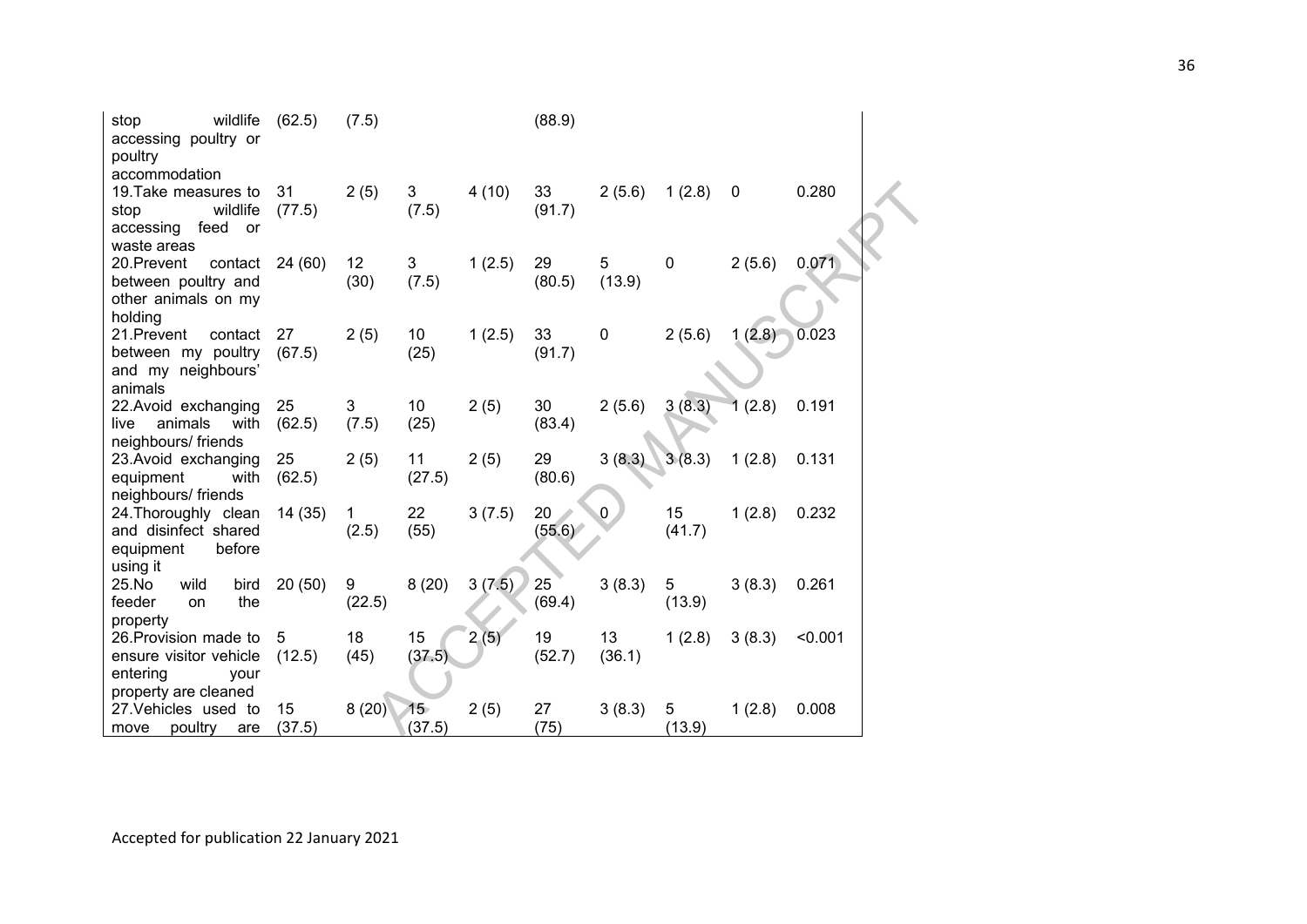cleaned and disinfected after movement

Legend: A+U – always (every time) and usually (20-99% of the time); S+N – sometimes (less than 20% of the time) and never; NA – non

applicable, NR – nonresponse

ACCEPTED MANUSCRIPT